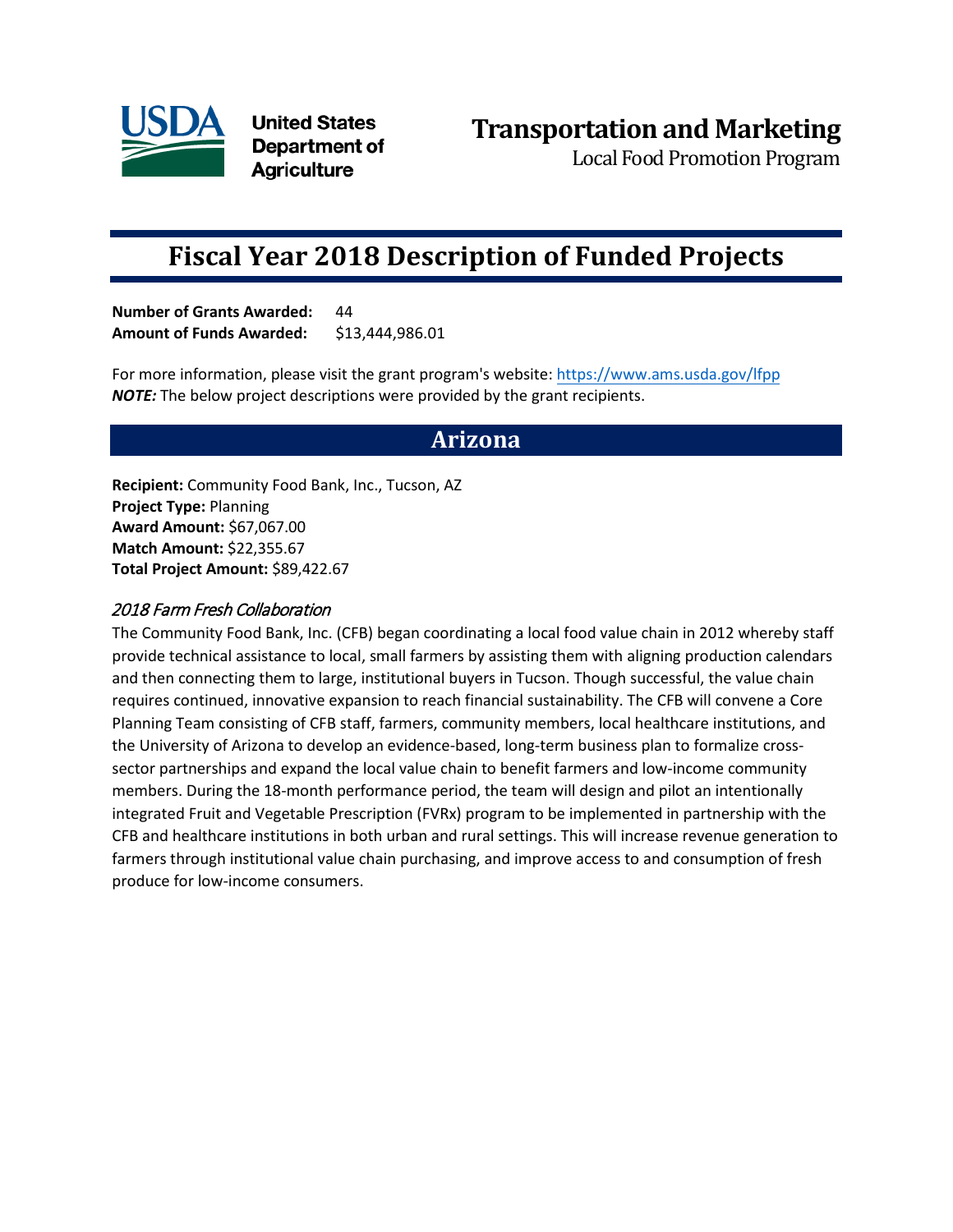## **Arkansas**

**Recipient:** University of Arkansas Cooperative Extension Service, Little Rock, AR **Project Type:** Implementation **Award Amount:** \$487,717.00 **Match Amount:** \$164,097.00 **Total Project Amount:** \$651,814.00

#### Share Grounds: Rural Kitchen Incubator and Aggregation Center Development Project

The University of Arkansas Cooperative Extension Service will offer an innovative approach for rural communities by utilizing existing facilities and infrastructure at the County Fairgrounds. This project will establish three kitchen incubator and aggregation centers at the Searcy, Cleveland, and Woodruff County fairgrounds with the goals to: 1) increase access to and consumption of local foods in Arkansas by expanding utilization and capacity of fairgrounds for aggregation, distribution, and value-added product development; 2) support local farms; 3) develop and expand opportunities for value-added food businesses; 4) foster the growth of regional food economies; and 5) improve access to food in underserved communities and institutions. Outcomes will include a) establishing three facilities that offer access to aggregation, processing, and storage of local food and food products; b) providing education and technical assistance to source locally grown food from 30 or more farmers and to create or expand operations of 15 or more food businesses for local value-added product development; c) offering education and technical assistance for food safety regulations and standards; and d) connecting these 45 rural farms and food businesses to existing regional supply chains through a rural-urban linkage.

# **California**

**Recipient:** Local Bounty dba Real Good Fish, Moss Landing, CA **Project Type:** Implementation **Award Amount:** \$469,111.00 **Match Amount:** \$156,371.00 **Total Project Amount:** \$625,482.00

#### Powered by Real Good Fish: a replication model for new Community Supported Fishery programs.

Community Supported Fishery (CSF) programs provide direct market access linking producers and consumers, while fostering community interest in sustainable local seafood. Barriers to starting up CSFs remain high and a tremendous opportunity exists to expand and innovate the CSF sector by actively sharing capacity, tools and expertise. Leveraging the success of one of the largest and strongest CSFs in the country, Real Good Fish in Moss Landing, California, this project will create and implement a CSF replicator toolkit, incubator and support network to catalyze the launch of new CSFs. The intent of this project is to create a business model and protocol for replicating the Real Good Fish model, which includes a typical CSF targeting diverse neighborhoods and also provides seafood, training and education for schools; launch a new CSF under this model in Santa Barbara County, with expansion to reach neighboring counties of Ventura Los Angeles and San Luis Obispo; and produce and disseminate a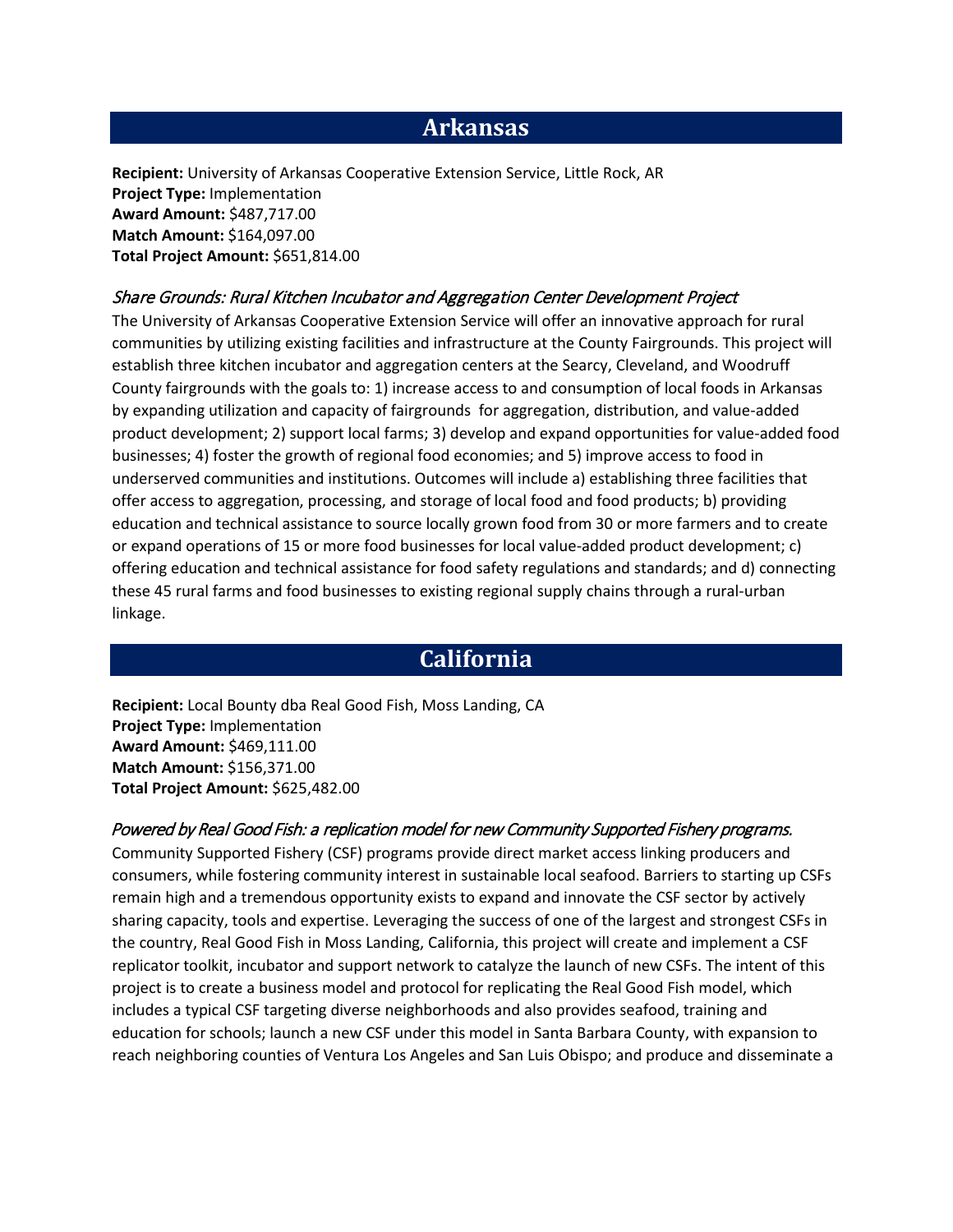finalized replication model with a 'toolkit' of transferable turnkey resources. This project will support new jobs in the CSF sector, create high-volume product demand for fishermen, strengthen commercial fishermen's associations in California, provide seafood access and fisheries engagement for California's next generation, and catalyze the evolution and growth of the CSF sector.

**Recipient:** Riverside Unified School District, Riverside, CA **Project Type:** Implementation **Award Amount:** \$486,188.00 **Match Amount:** \$173,524.00 **Total Project Amount:** \$659,712.00

## Riverside Unified School District's Food Hub: Expanding Market Opportunities for Local and Regional Farmers

According to the Riverside County Department of Public Health's 2016 reports, Riverside has a 17.8 percent poverty rate, a 19.8 percent food insecurity rate among children, and a 36.4 percent obesity rate among adults. Despite more than 4,500 acres of agriculturally zoned land available, more than 1,000 acres are fallow, and less than one percent of foods consumed are grown locally. The City sponsored GrowRIVERSIDE Initiative facilitates development of a local food economy. The Riverside Unified School District responded to a call of action by launching a pilot food hub in 2017, the first of its kind in the state, operated out of a school district's nutrition services facilities. In under one year of operation, the pilot food hub demonstrated proof of concept in leveraging district's foodservice and distribution assets. The hub is creating market opportunities by providing critical distribution logistics, supporting area farmers, and spurring a local agricultural revival. The project will transition the pilot hub into a financially-sustainable model over the three-year performance period. The project will also engage key partners to deliver food safety training and nutrition education. Expected outcomes include a financially- sustainable food hub that expands market opportunities for regional new and existing farmers. The project will also improve food safety knowledge and increase farm GAP certifications with workshops. Additionally, a planned nutrition education program will facilitate institutional buyers such as smaller school districts to implement farm-to-institution programming by incorporating more locallygrown agricultural products.

**Recipient:** Sustainable Agriculture Education, Berkley, CA **Project Type:** Planning **Award Amount:** \$74,136.70 **Match Amount:** \$25,000.00 **Total Project Amount:** \$99,136.70

### San Jose Wholesale Food Market Feasibility Analysis; Linking Agricultural Roots to Future Sustainability

Wholesalers and processors in San Jose, many of which operate in leased spaces under threat of conversion to high-tech business or housing, are facing critical growth constraints, reflected in their dwindling numbers. Additionally, both farmers selling to wholesalers and customers buying from wholesalers face considerable inefficiencies in transporting bulk food products to and from dispersed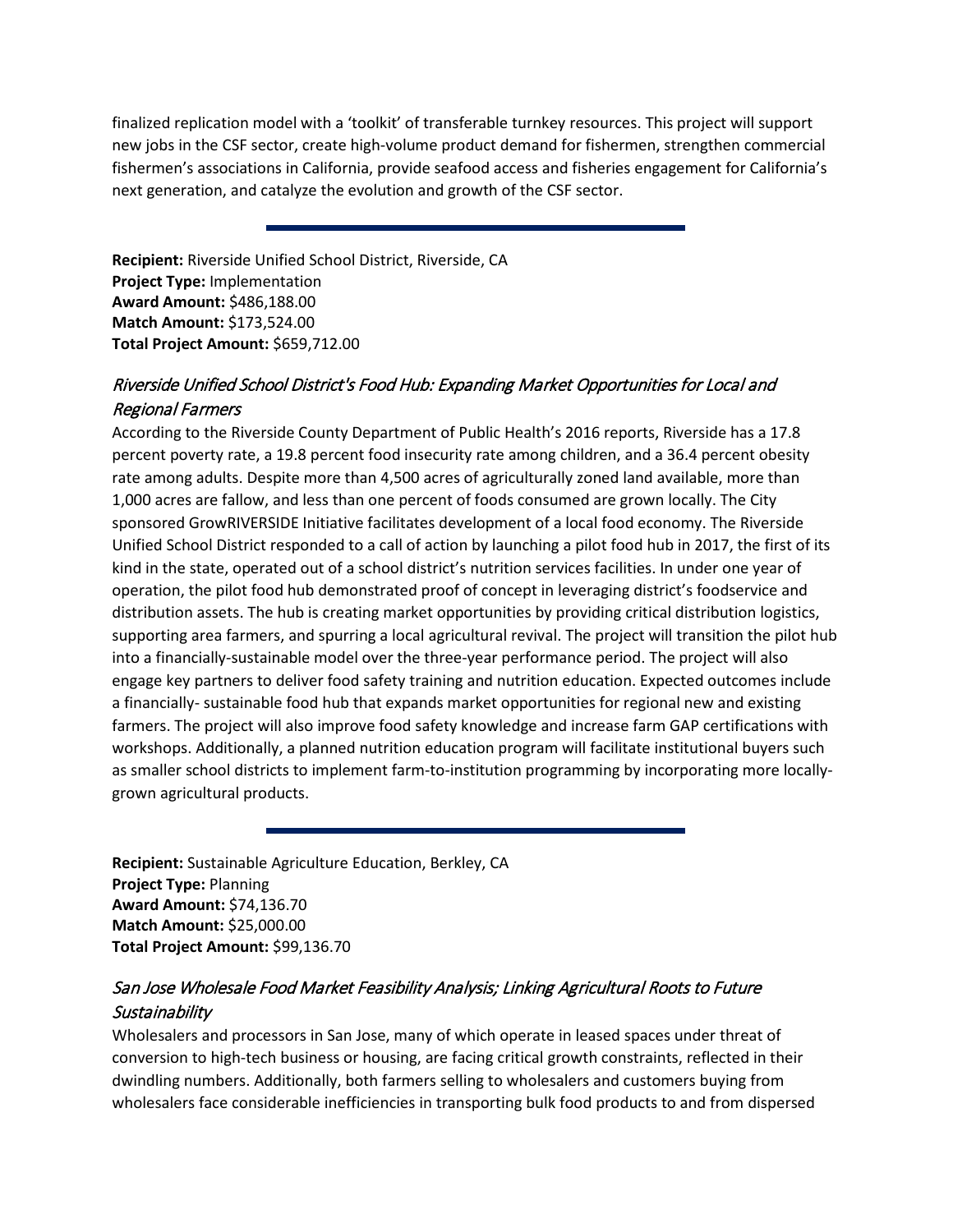locations on congested urban roads. The purpose of this project is to thoroughly analyze the feasibility of a dedicated Wholesale Food Market that will meet the needs of wholesalers, processors, farmers and customers, while improving agricultural vitality and economic health. The project will analyze promising sites and financial models and identify best options; outcomes will include a high-level business plan ready for implementation. The San Jose Office of Economic Development, local producers, and leading San Jose food wholesalers and processors are committed partners. The project is strongly supported by local jurisdictions because it helps further the goals of Climate Smart San Jose, the City's recently adopted climate action plan, and also of the Santa Clara Valley Agricultural Plan, recently adopted by Santa Clara County.

**Recipient:** The Center for Popular Research, Education and Policy, Pinole, CA **Project Type:** Implementation **Award Amount:** \$351,413.00 **Match Amount:** \$119,711.00 **Total Project Amount:** \$471,124.00

### Wind River Reservation Food Sovereignty Development Project

The Center for Popular Research, Education and Policy will address the need for access to local, healthy, affordable food on the Wind River Reservation in Wyoming by providing a systemic organizational structure for food production and distribution on the reservation, based on the accomplishments of Blue Mountain Associates in building home gardens and organizing farmers markets. The goals of this project are (1) to create a Producers Cooperative; (2) to increase the number of weekly farmers' markets on the reservation from one to three strategically-located markets; (3) to open new market channels for producers; and (4) to provide a support system of educational programs, training, technical assistance and access to capital. The project will also restore the connection of food production on the reservation to traditional cultural and spiritual values. The expected outcomes include an increase in local gardeners, farmers, ranchers and specialty food producers; successful new market channels for local producers; and food-based learning programs and career opportunities for Native youth.

# **Florida**

**Recipient:** North-South Institute, Sunrise, FL **Project Type:** Implementation **Award Amount:** \$328,858.80 **Match Amount:** \$109,650.00 **Total Project Amount:** \$438,508.80

### Using a Cluster Approach to Expand Small Farm Local Food Marketing Networks for Specialty Food Products in Selected Florida Counties

Consumers in Florida who have limited access to need fresh, local agricultural products need to supplement their diet, and small, local specialty food producers wish to expand current markets. The long-term goal of this project is to establish a Local Food Marketing Network consisting of three small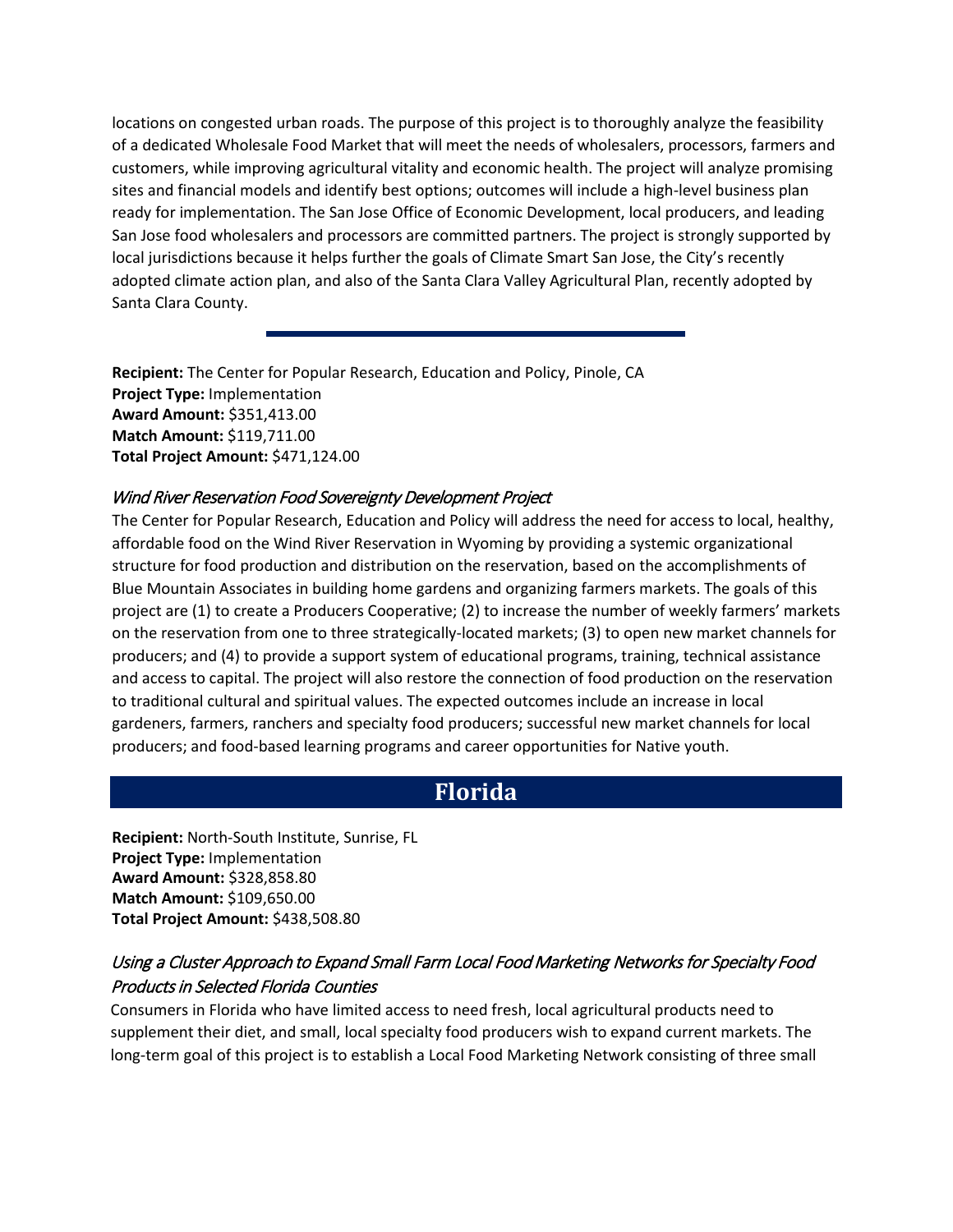farming clusters and a school food garden/urban farm linked to a student- led farmers market. In addition to these activities, the project will enhance the marketing capacity of three farming clusters in St. Lucie, Indian River, and Broward Counties to increase the access/availability of locally/regionally produced products, increase domestic consumption, and strengthen their customer base and initiate a virtual farmers market pilot to aggregate Florida specialty food products with a goal of 23 producers serving 600-700 consumer households monthly. The project will 1) train farmers and student-farmers on improved production & harvesting techniques, including proper post-harvest food handling procedures for high quality products; 2) provide technical assistance to develop/improve product packaging, distribution, and marketing channels of locally/regionally-available specialty food products; 3) promote food outlet linkages to food deserts in the targeted areas; and (4) implement marketing and promotion to sustain these goals.

## **Georgia**

**Recipient:** Georgia Organics, Atlanta, GA **Project Type:** Implementation **Award Amount:** \$485,601.00 **Match Amount:** \$161,867.00 **Total Project Amount:** \$647,468.00

### "I'm a Local" Farm-to-Restaurant Campaign

Georgia Organics will increase the viability of Georgia's small organic farms by training them to meet wholesale demands including guidance on business management, food safety, organic certification, and effective recordkeeping. These activities will be coupled with an intensive promotional campaign to metro Atlanta restaurants that recognizes the culinary community for dollars spent on food from local organic farms. As these steps broaden the opportunity for local sales, Georgia Organics will work with local food hubs to facilitate logistics, coordinate supply and demand, and develop verifiable data on the economic impact of local food away from the home. By the conclusion of the project, 80 Atlanta restaurants — double the current estimate — will increase their financial support of Georgia's small organic farms.

**Recipient:** Open Hand Atlanta, Atlanta, GA **Project Type:** Planning **Award Amount:** \$99,208.12 **Match Amount:** \$34,355.00 **Total Project Amount:** \$133,563.12

### Local Produce Market & Nourish Cafe, by Open Hand's Good Measure Meals

The Produce Market at Nourish Café is a key part of a collaborative food access initiative with Atlanta safety-net hospital, Grady Health System; nonprofit nutrition services provider, Open Hand Atlanta; and the Common Market, a nonprofit distributor of local food. The market is Open Hand's first foray into on premise retail sales and will serve employees and patients at Grady Memorial Hospital, nearby residents, and students and faculty from Georgia State University, providing a point of purchase for local, fresh produce in a food desert. The market and overarching café are replacing a former fast food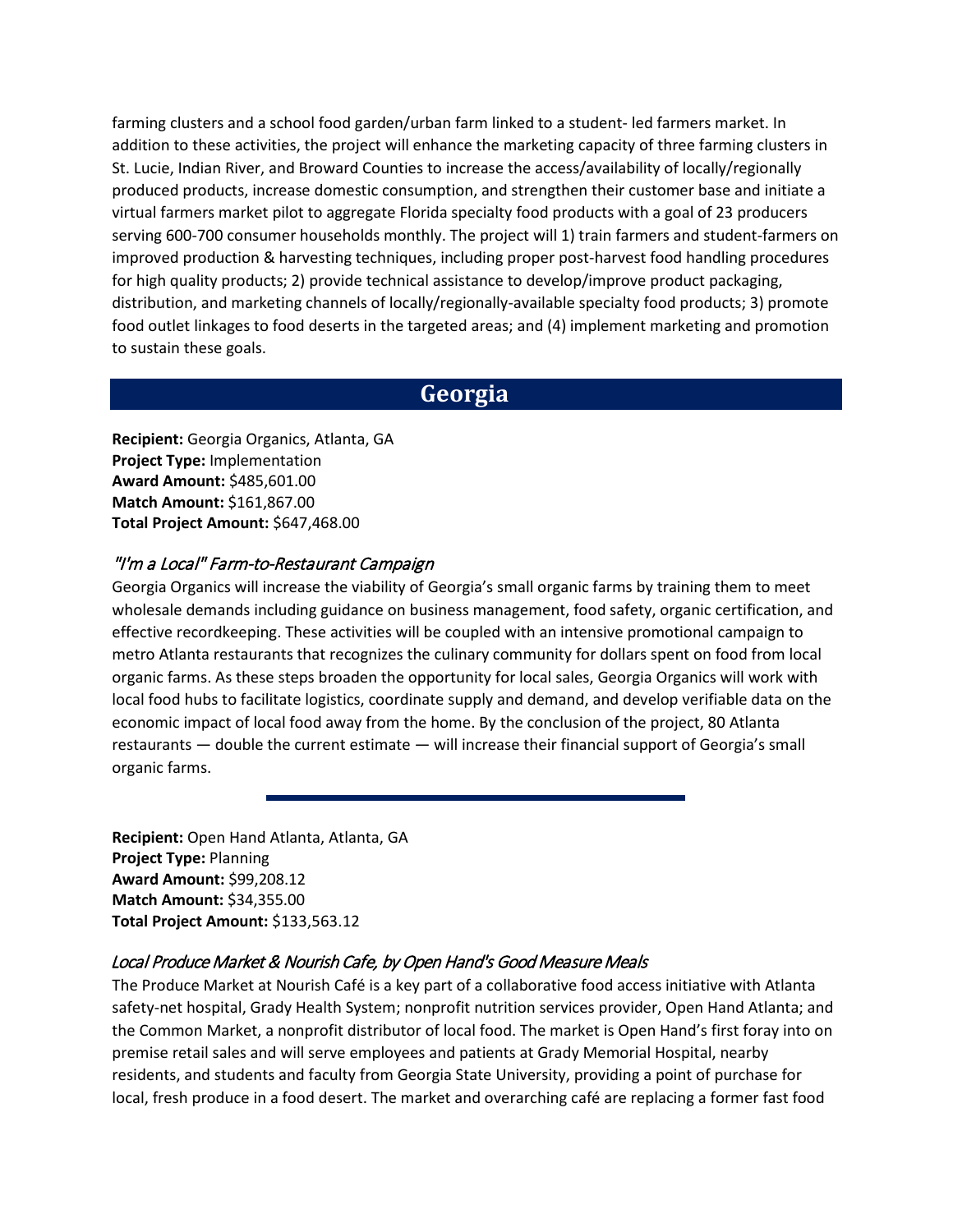restaurant as a primary food option for the hospital, and introduces the community to local food through their partner, Common Market. The proposed project will provide needed marketing consulting and support for a successful launch of the market, projected in early 2019. Open Hand proposes to use marketing collateral, recipes and other resources developed by Common Market, in addition to digital and print marketing conducted in-house to capture the new demographic and actively promote the local produce available at the market. Consulting services from Organix Matters, a boutique consulting company specializing in farmers' markets, will further assist in operational design to best feature the produce.

**Recipient:** River Valley Regional Commission, Columbus, GA **Project Type:** Planning **Award Amount:** \$53,350.00 **Match Amount:** \$17,784.00 **Total Project Amount:** \$71,134.00

### Local Food, UGrow Hub

This project will strengthen the River Valley Regional Commission (RVRC) and UGrow's practical knowledge for food hub planning by conducting a comprehensive market feasibility study for local produce in a 100-mile radius of Columbus, Georgia. This study would analyze market potential, raw product supply and the production process, as well as environmental conditions such as the availability of facilities and services required for assisting Columbus regional farmers in getting products to directto-consumer, retail, and institutional outlets. If the study finds favorable demand for services, a business plan will be executed based on the outcomes of the study to determine the appropriate scale of entry for services and/or facility to meet the needs for small-to-mid-sized regional farms. The market study will continue momentum generated by collaboration and partnerships over the past five years in Columbus and is the next step towards building a more robust local food system. The business plan will allow UGrow to execute their concept plans for a Food Hub featuring a cool or cold storage facility. To proceed with this investment, it needs to be clear that the market supply and demand will support the development. If it does, a robust and achievable business plan must also be created to attract the investment necessary to create this transformative investment into our local food system.

## **Guam**

**Recipient:** Farm to Table Guam Corp, Tamuning, GU **Project Type:** Planning **Award Amount:** \$70,942.00 **Match Amount:** \$23,860.00 **Total Project Amount:** \$94,802.00

### Island Small Farm Project: Planning an Infrastructure to Support Direct to Customer Sales

Small farmers on Guam will achieve economies of scale by utilizing supply chain management technology. Farmers located in this remote geographic locale pay 30 percent to 50 percent more on average for all necessary farm supplies, seeds, amendments, and especially fuel. These increased costs make it very desirable to reduce the number of steps farmers must take to get their produce to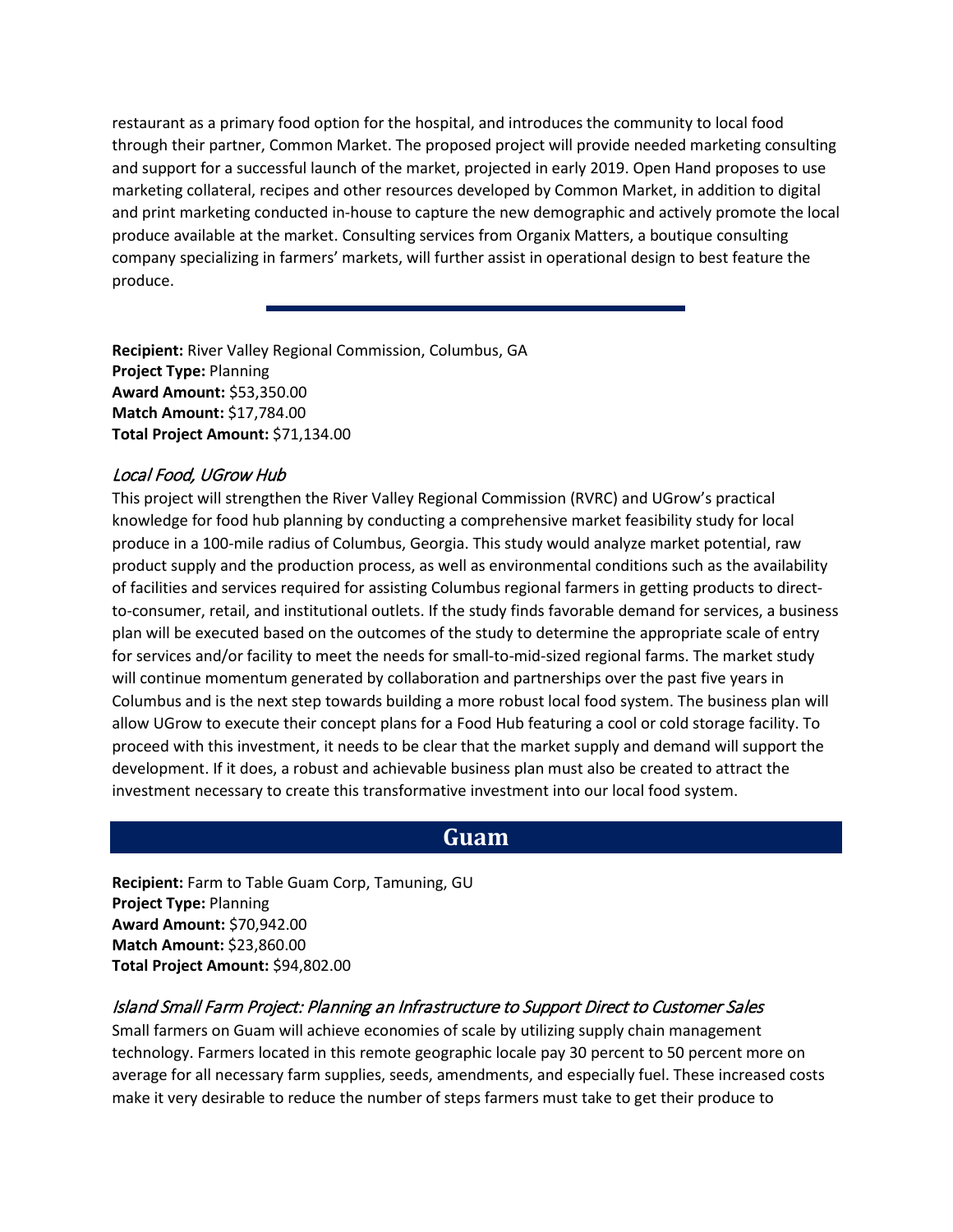consumers. Currently, limited opportunities exist to aggregate produce, but there is no strategic plan to distribute cohesively and consistently, for the overall benefit of farmers and consumers. The goal of the project is to create a business plan that utilizes supply chain management technology to help farmers increase sales at local Farmers Markets, aggregate produce not sold at markets, and increase farmers' ability to sell in advance or after live markets through an online presence, thereby filling distribution gaps that result in wasted produce, reduced profits, and disappointed consumers. The outcome of this project will be the steps to implement supply chain technology to: increase the number of customers and sales, develop new market opportunities, and meet currently unmet consumer needs in agriculture.

# **Illinois**

**Recipient:** FamilyFarmed, Chicago, IL **Project Type:** Implementation **Award Amount:** \$498,293.52 **Match Amount:** \$725,512.60 **Total Project Amount:** \$1,223,806.12

#### Accelerating the Impact of Good Food in the Chicago Region

Local organic food is a multi-billion dollar industry. Local food entrepreneurs need help developing skills and access to resources that foster successful enterprises. Good Food Accelerator was founded in 2014 to help build supply chains for sustainable, local food. It provides competitively selected Fellows with mentoring, strategic support and resources and tools to identify and assess financing, to help them scale up and thrive commercially. Project scope includes continuing enhancement and delivery of our current Entrepreneurial Programming (GFA), while building on the model to expand reach of services to a broader range of entrepreneurs. We are calling the whole of this expansion project "GFA Extension" (GFA/ GFAx / GFA+). Extension will: 1. Continue to serve Fellows through our successful 6- mo cohort GFA cohort (Aggregate metrics prove program's impact on participants: 127% Market increase, 58% Sales increase, \$15M+ in financing); 2. Add formalized Continuing Education and Market Development & Access opportunities for GFA Alumni, Local Producers, and Good Food Cluster businesses (GFA+: ad-hoc and classroom curriculum, workshops , events); 3. Address highly specific needs of businesses in underserved communities (GFAx: shortened, more flexible, specialized classroom curriculum, delivered with partner organizations in underserved communities); 4. Promote inclusivity and reduce market entry obstacles for producers. Participants will be located in the Midwest region, majority of product raised, produced, aggregated, stored, processed, distributed in the locality of their primary business location. By expanding production, marketing and distribution of locally, responsibly produced food, we enhance social, economic, and environmental health of producers' local communities.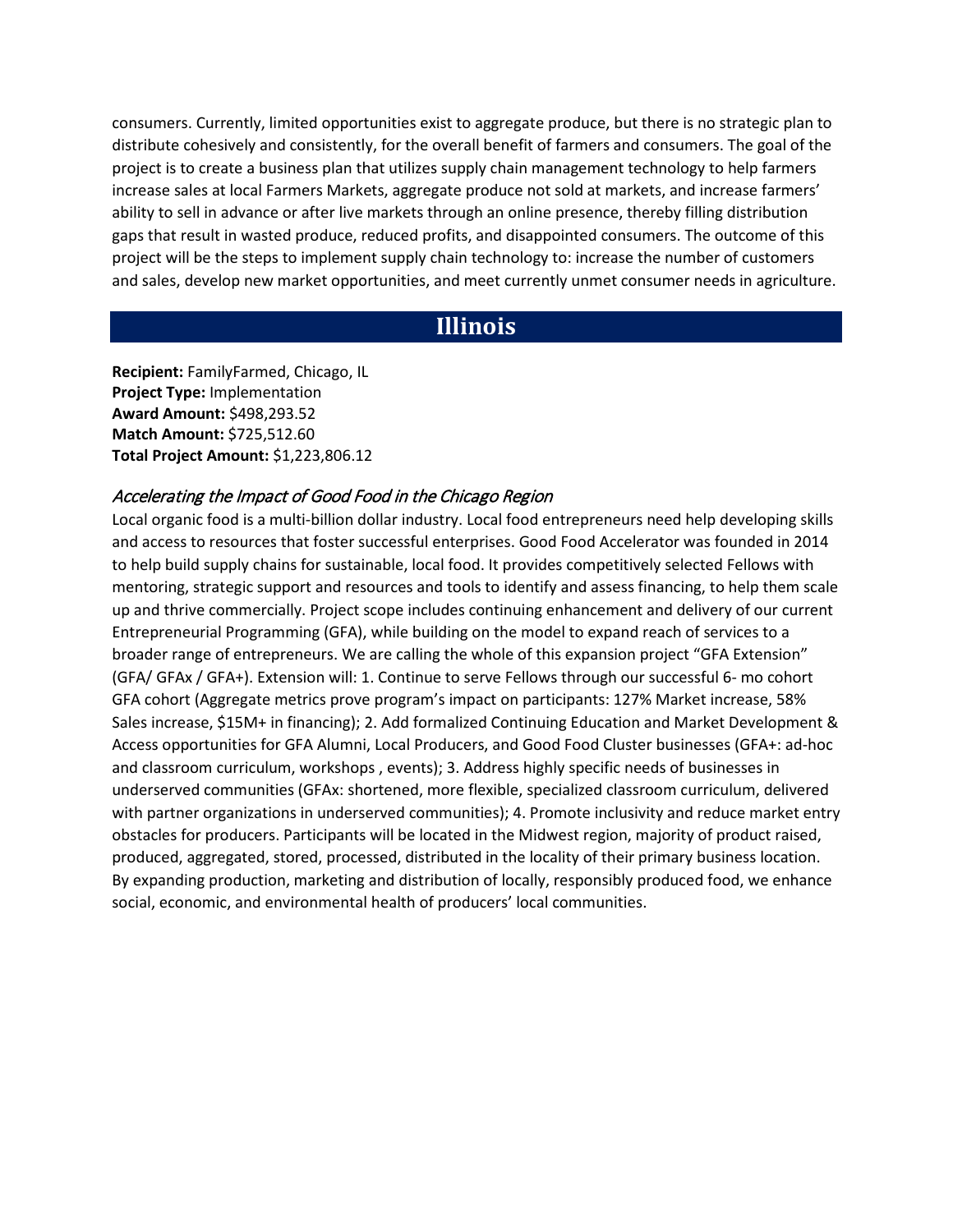# **Indiana**

**Recipient:** Purdue University, West Lafayette, IN **Project Type:** Implementation **Award Amount:** \$386,556.00 **Match Amount:** \$128,892.00 **Total Project Amount:** \$515,448.00

#### Purdue Extension Farm Connect

Purdue Extension Farm Connect will work across Indiana to support the primary need of local and regional food businesses: developing strong supply chains. The project will build an Indiana Value Chain Network of people, embedded with project partners to take a market-driven approach for supply chain development. The recipients will work to implement adopted policies that support local food supply chains from farmer to wholesale buyer, working through local food businesses. They will provide technical assistance and support for fruit and vegetable farmers to enter wholesale markets. Food safety is a priority of this application; and the recipients will help farmers prepare for a third-party food safety audit and build a new program for food businesses to focus on family business development, food safety and regulation. The recipients expect buyers in the geographical regions where value chain coordinators work to increase the purchasing of local food through local and regional food businesses. The project will determine if policy can have an impact on local and regional purchasing decisions by institutions. This project will also lower the real and perceived barriers of farmers and food businesses to comply with on-farm and food business regulations for processing and the Food Safety Modernization Act, enabling more businesses to enter markets or increase market channels.

# **Kentucky**

**Recipient:** Community Farm Alliance, Berea, KY **Project Type:** Planning **Award Amount:** \$86,669.00 **Match Amount:** \$29,707.95 **Total Project Amount:** \$116,376.95

### Scaling Up Local Food System Development in the Berea Foodshed

Berea, in Madison County, Kentucky sits at the center of a six county Central Kentucky "foodshed" that once was a major tobacco-producing region in the foothills of Appalachia. Local food system development has emerged in Berea and the region as a leading new economic development strategy, reaching a tipping point where the Berea Foodshed could utilize major local, state, federal and private investment. Recently, Berea has been home to several new food enterprises that started as home-based operations, incubated through the Berea Farmers Market, and are continuing to grow. Within the "Berea Foodshed" five farmers' markets have started or grown significantly through Community Farm Alliance's current Farmers Market Support Program setting many farmers up for new enterprise development and/or aggregation. In addition to creating new jobs, these efforts have also become a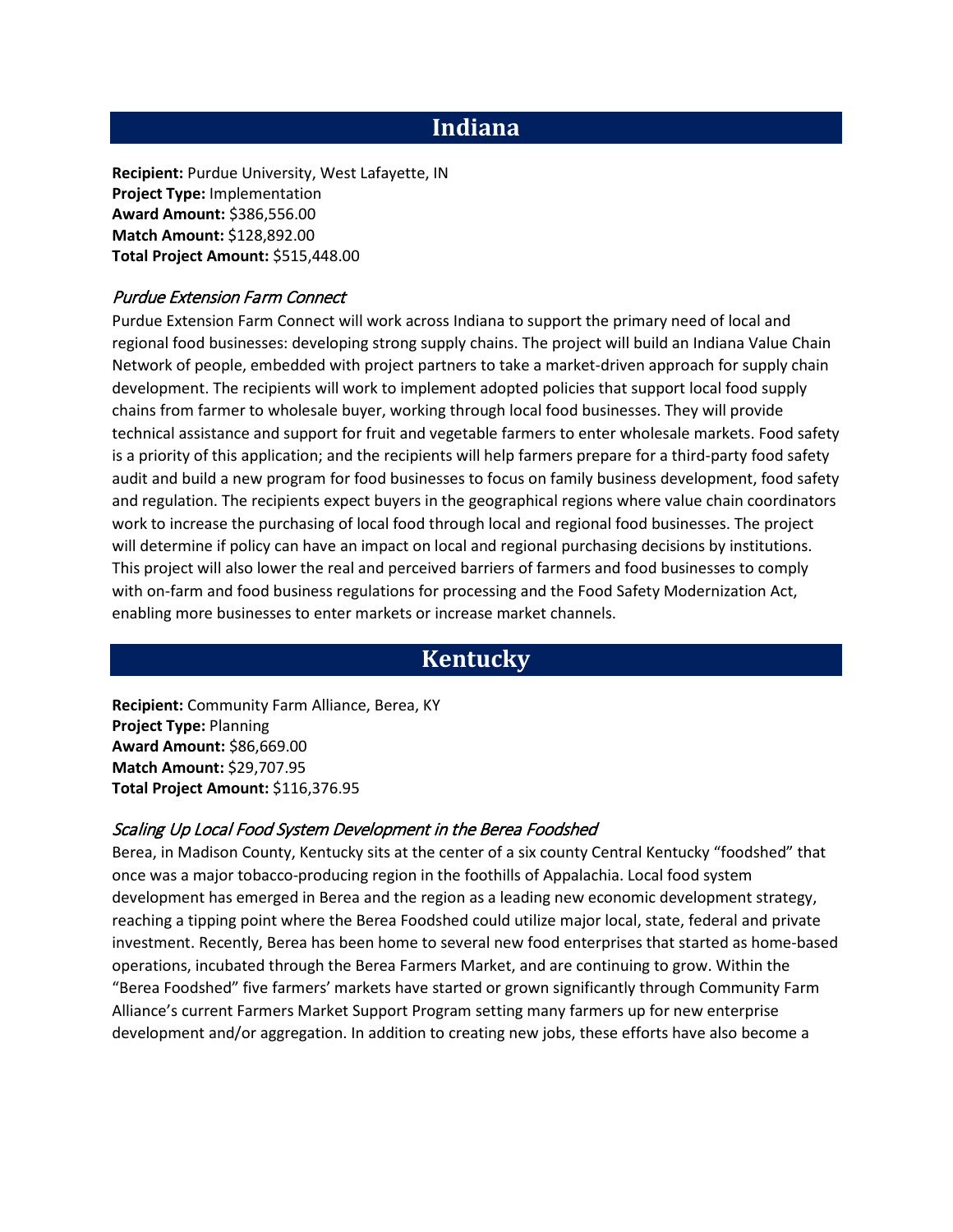community strategy for addressing food insecurity, nutritional health improvement and most recently, for addressing the opioid crisis. This project will continue the development of an existing 80,000 sq. ft. former industrial site currently being assessed for multiple community opportunities, including the creation of a food and agriculture business incubator serving both farmers and the broader community.

**Recipient:** SoKY Marketplace, Inc./Gateway Farmers Market, Inc., Bowling Green, KY **Project Type:** Implementation **Award Amount:** \$199,732.00 **Match Amount:** \$66,720.00 **Total Project Amount:** \$266,452.00

## Growing Economic Opportunities for South Kentucky Producers and Entrepreneurs through the Implementation of a Community Kitchen and Culinary Incubator

In 2015, Warren County was awarded a LFPP grant to conduct a feasibility study and business plan for a community kitchen and culinary incubator. The County contracted with the Kentucky Center for Agriculture and Rural Development to complete this work and found significant need for such facilities. The County entered an agreement with the SoKY Marketplace to lead this project and renovated a downtown historic structure for this purpose—the Community Kitchen opened on November 1, 2017. The feasibility study also identified that the basement of the building could be used for specialized services to complement the Community Kitchen's mission – to expand market opportunities and income for producers and increase accessibility for consumers. The SoKY Marketplace implemented this portion of the business plan by opening the Crop Shop consignment farmers market in February of 2018, hosting a winter farmers market for the first time in 2017. This project aims to improve and expand the Crop Shop and Community Kitchen by providing training and educational opportunities, hire a Program Coordinator to enact an innovative sales plan to help producers change surplus produce into profit, purchase equipment to increase the Crop Shops storage capacity, and promote these efforts through various media sources. The expected outcomes of this project will increased farmer income from \$4,660 to \$72,000 and increase access to local food by 7,817 consumers over the three-year project period.

# **Maine**

**Recipient:** Maine Farmland Trust, Inc., Belfast, ME **Project Type:** Planning **Award Amount:** \$85,728.00 **Match Amount:** \$28,603.00 **Total Project Amount:** \$114,331.00

### Feasibility Planning for In-State Organic Milk Processing in Maine

Milk produced by the dairy sector represents Maine's second most valuable agricultural product. While all of Maine's dairy farmers face viability challenges due to existing political and market forces, the nearly 1/3 of commercial-scale dairy farms selling into the organic market face additional challenges, as Maine lacks in-state processing infrastructure for their product. These producers' contracts with out-ofstate processors can be especially vulnerable to shifting market strategies due to available supply elsewhere and/or corporate sales and mergers. Recently, several organic dairy farms in Maine were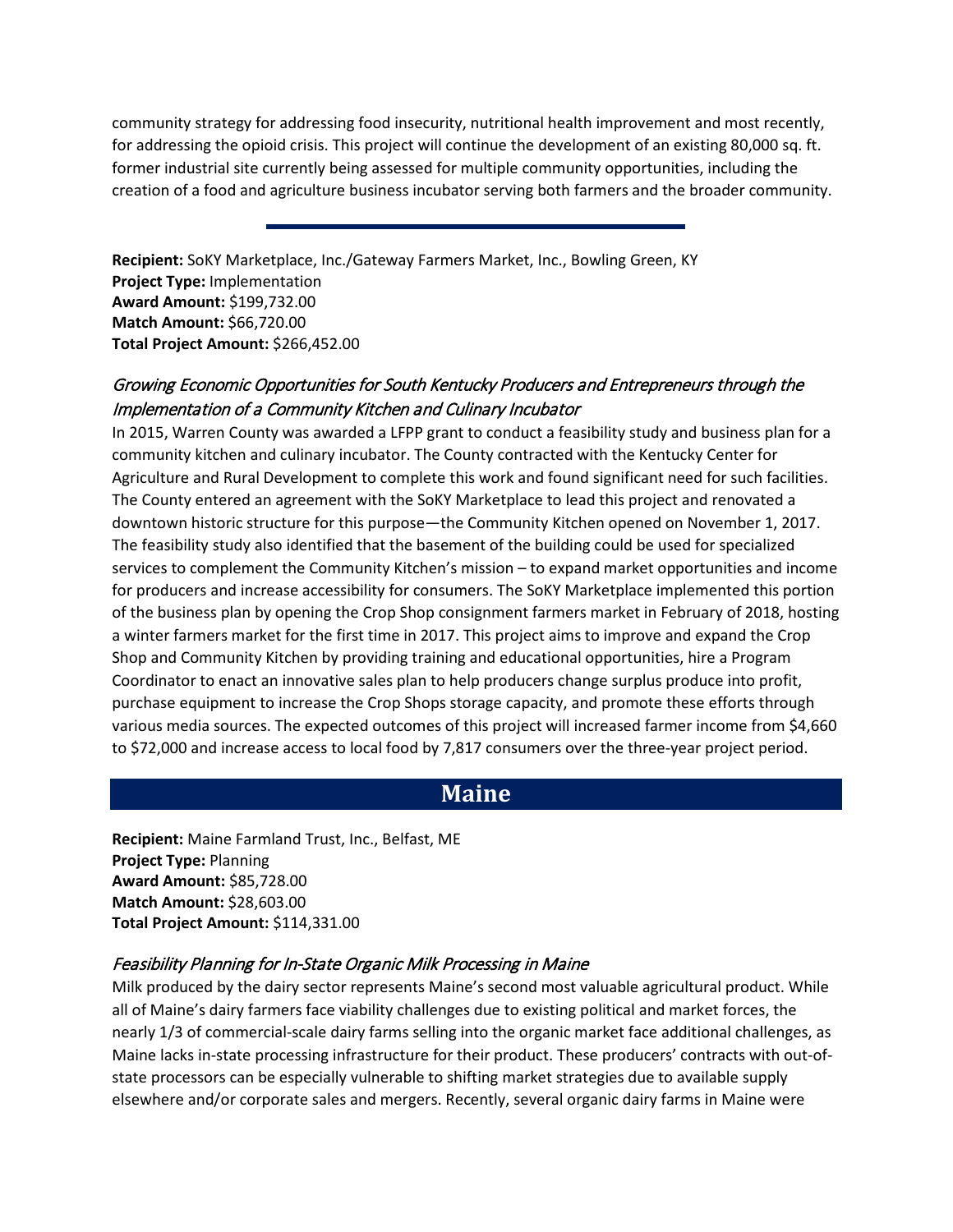dropped by an out-of-state processor, and more contracts are expected to be jeopardized in the future. Demonstrated consumer support and producer need for local market access makes this the optimal time to investigate the feasibility of establishing in- state processing to enable better market stability for organic dairy farms. This study, guided by an advisory panel of producers, will use a mixed-method approach to examine the feasibility of building a stable in-state processing business with potential to scale up over time. A sequential explanatory strategy will appraise previous in-state processing models; analyze producer needs; estimate market size for in-state processing infrastructure; estimate operational costs of co-packing in an existing facility compared to a new facility; evaluate various business ownership models; and conduct a financial analysis to determine business model viability. If results are favorable, this study will serve as a basis for drafting a future business plan and implementation strategy.

## **Maryland**

**Recipient:** Wholesome Harvest Co-op, Frostburg, MD **Project Type:** Implementation **Award Amount:** \$464,928.00 **Match Amount:** \$180,050.00 **Total Project Amount:** \$644,978.00

### Implementing the Local Food Future in Northern Appalachia

Wholesome Harvest Co-op (WHC) established a cooperative grocery store and commercial kitchen in Frostburg, Maryland. This project will support educational opportunities for farmers to market their goods through various media platforms, and for community members to learn how to shop, cook, and eat more healthy and sustainable diets. WHC will develop new market opportunities for local farmers and will benefit the local economy by generating jobs and revenue that will remain within the region. It is expected that farmers in the region will have increased knowledge of the WHC and will sell some of their agricultural products through the store. Project staff also anticipate a market expansion for the farmers, in that their raw and prepared or preserved products will be purchased by increasing numbers of people who become members or simply shop at WHC.

# **Michigan**

**Recipient:** Kalamazoo Valley Community College, Kalamazoo, MI **Project Type:** Implementation **Award Amount:** \$271,058.00 **Match Amount:** \$101,582.00 **Total Project Amount:** \$372,640.00

### Leveraging Educational Institutions to Support Local Supply Chains

Local food demand within institutions is robust in Southwest (SW) Michigan, but supply chain barriers exist for small and mid- size diversified farms. Kalamazoo Valley Community College's ValleyHUB food hub at the Food Innovation Center is an ideal facility to overcome these barriers, and several current and ongoing local efforts support these shifts toward local purchasing. However, investments remain necessary in product development, grower food safety training, and equipment to increase processing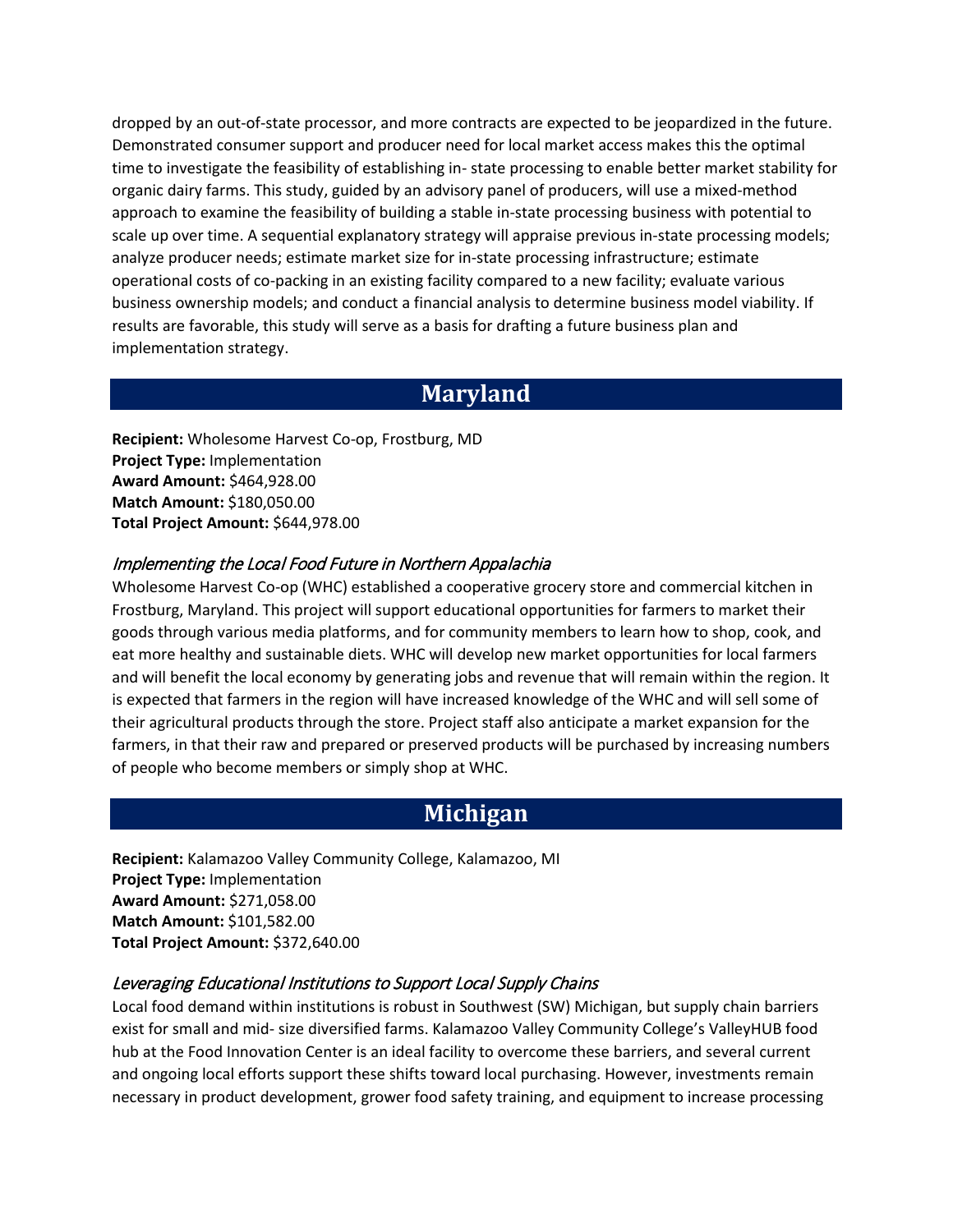capacity. The proposed project will build on strong relationships between ValleyHUB, small and mid-size diversified farms, and institutions with shared goals for local sourcing. The project will continue to support growers though USDA GAP certification to supply institutional customers, adding 15 new growers to the Michigan GroupGAP Network and up to 55 total new growers to ValleyHUB's supplier network. GAP-certified growers will earn an average of \$15,000 (gross) in new sales to institutions. The project will develop processing protocols for at least 20 new fresh/minimally processed and frozen/dried/value-added products using local produce items that fit the needs of educational institution partners, and provide product information and education to assist with shifting their purchasing practices and customer/client/student preferences. From currently serving three institutions, we will expand to serving at least 2 major educational institutions and up to 10 additional institutional partners, and increase about \$500,000 in annual gross revenue.

**Recipient:** Michigan State University, East Lansing, MI **Project Type:** Implementation **Award Amount:** \$285,036.46 **Match Amount:** \$102,365.00 **Total Project Amount:** \$387,401.46

### United but Unique: Creating a Formal Marketing and Logistics Network for Michigan Food Hubs

The single biggest challenge for regional food hub operators is balancing the variable supply of seasonal local product with unpredictable customer demand. After 6 years of participation in the Michigan Food Hub Learning and Innovation Network, a group of 8 Michigan-based food hubs has concluded that they can mitigate supply and customer limitations by developing a collaborative business network that uses a strengths-based approach to leverage their soft (e.g. relationships & staff knowledge) and hard (e.g. trucks, warehouses, technology) infrastructure. The newly-formed food hub practitioners group, coordinated by the Michigan State University Center for Regional Food Systems, will take a two-pronged approach to simultaneously improve their supply network and cultivate a broad customer base for local products. To achieve this, the group will meet quarterly to develop and implement formal group policies and collaborative business practices that create a core of shared services for Michigan food hubs, including transportation and light processing, and enable more efficient hub- to-hub supply transactions. In addition, the practitioners group will develop a shared marketing plan and promotional materials, and coordinate outreach efforts to grower groups, buyer associations, and community members across the state to cultivate new interest and awareness in Michigan food hubs. Long term impacts of this project include new market and distribution channels for local Michigan products, increased sales for hubs and their growers, and improved healthy food access in Michigan communities.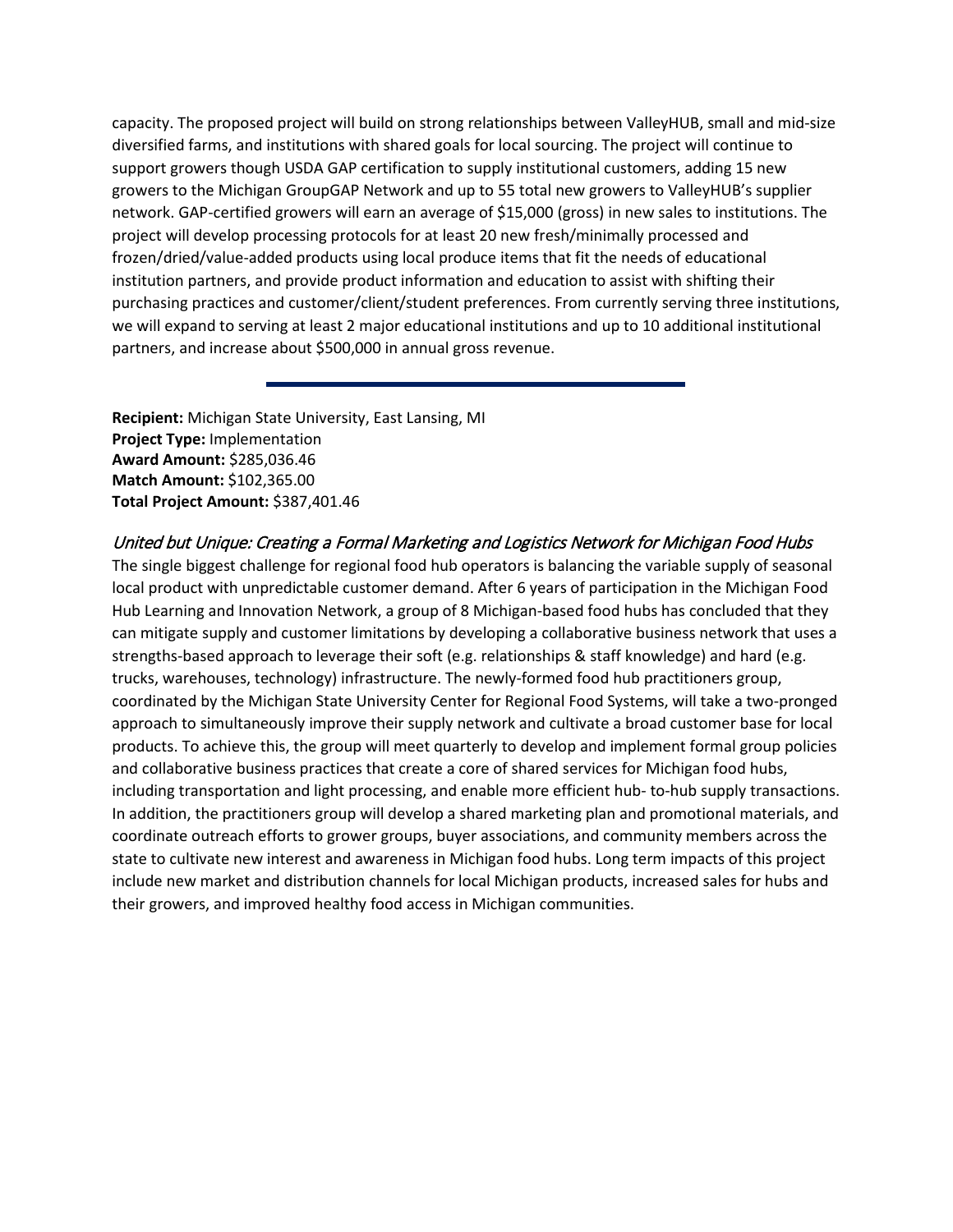# **Minnesota**

**Recipient:** The Food Group Minnesota, New Hope, MN **Project Type:** Implementation **Award Amount:** \$470,661.30 **Match Amount:** \$170,000.00 **Total Project Amount:** \$640,661.30

## Expanding Rural Access to Local Foods and Creating New Markets for Local Producers Using Season Extension, Processing and Distribution Strategies

The Food Group will increase consumer access to locally-produced products, while also providing new market opportunities to local farmers and ranchers. The goals of this project are to: 1) Increase consumer access to locally-produced products at an affordable price by offering local foods through a unique discount grocery program; 2) Solve season extension and distribution issues for local producers by expanding freezer space for the Fare for All program and selling frozen local product throughout the state; 3) Increase rural access to locally- produced products by offering online purchasing and delivery services and pop-up discount grocery stores to rural communities; and 4) Create new market opportunities for local farmers and ranchers to sell fresh and frozen product. This project will reach an estimated 22,000 individual customers and 78 local farmers and ranchers. Consumers will have access to locally-sourced fresh and frozen vegetables; frozen meats; dairy products; value-added products created with local ingredients, such as soups; and specialty products such as honey and mushrooms, all at affordable wholesale prices, and at convenient locations in their communities. Nine rural communities throughout the state of Minnesota will be reached through the implementation of this project as well as 6 communities in the Twin Cities metro area, some of which are located in low-income urban neighborhoods.

# **Montana**

**Recipient:** Lake County Community Development Corp, Ronan, MT **Award Amount:** \$377,276.00 **Match Amount:** \$125,847.00 **Project Type:** Implementation **Total Project Amount:** \$503,123.00

## Farm to Early Care & Education: Developing New Market Opportunities for Western Montana Regional Producers by Increasing Consumption of Local Agricultural Products at Early Care & Education Centers

Lake County Community Development Corporation's Farm-to-Institution program operates from the Mission Mountain Food Enterprise Center (MMFEC), Montana's only shared-use food processing facility. MMFEC's primary focus is to develop value- added agriculture and food processing businesses. MMFEC has a strong partnership with the Western Montana Growers Cooperative (WMGC), a coalition of 38 growers in the region that aggregates, markets, and delivers products. The three year project will expand institutional markets for producers, and increase the consumption of healthy, regionally produced food by children in daycares and preschools in western Montana. The project will build upon the successes, lessons learned, and processes established with our farm-to-school and farm-to-hospital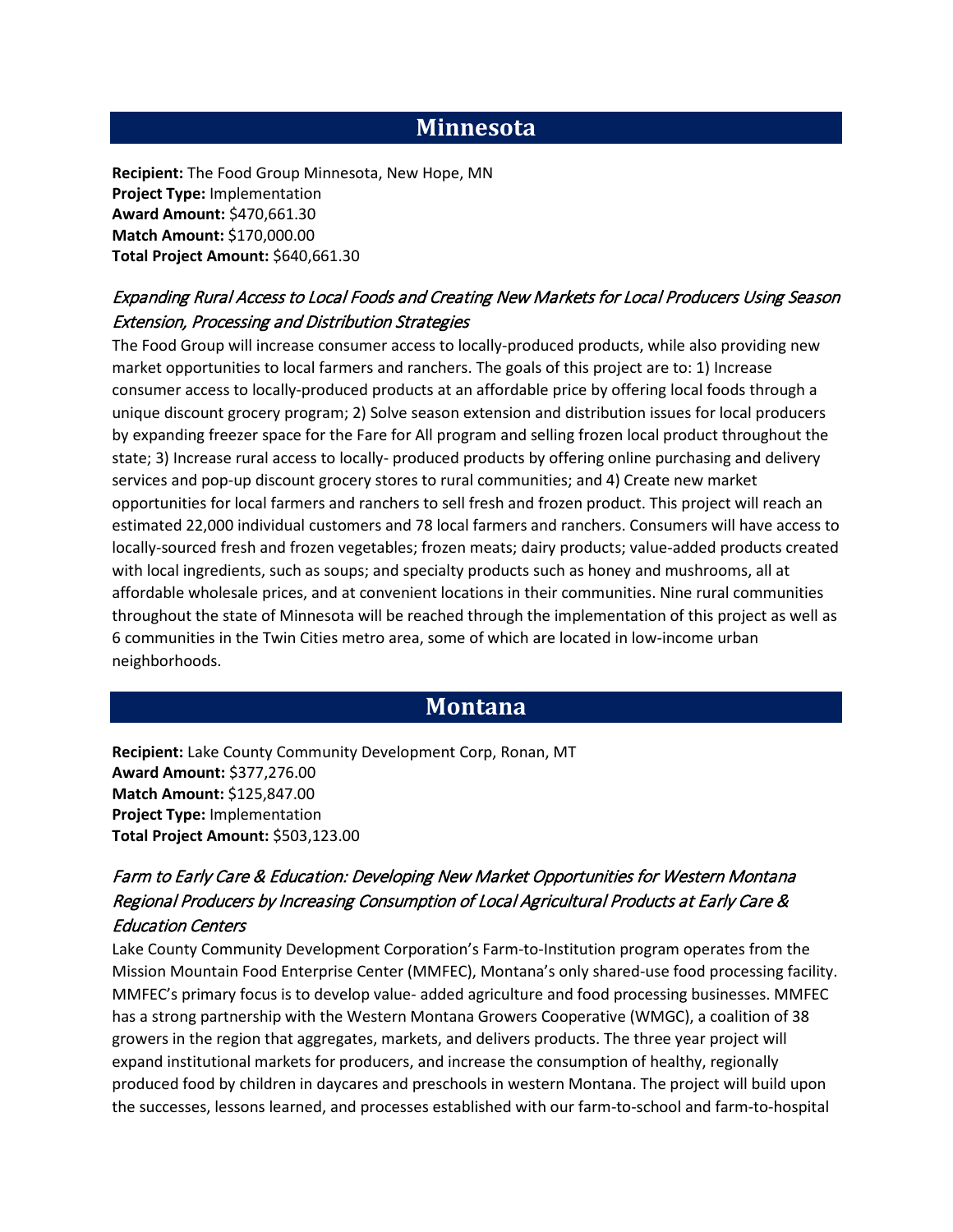program. Coordinated, cooperative purchasing orders between hospitals and schools will be developed to increase efficiencies and make local products price competitive with non- regionally produced food. Early Care and Education Centers are a natural extension to grow the farm-to-institution program, which will increase overall consumption of regionally grown fruits and vegetables of Montanans, thereby improving healthy food access and healthy eating habits for children during the critically important window of birth to age five.

# **New Jersey**

**Recipient:** Elijah's Promise, New Brunswick, NJ **Project Type:** Planning **Award Amount:** \$97,216.00 **Match Amount:** \$34,003.00 **Total Project Amount:** \$131,219.00

### Connecting New Jersey Farmers with a Not-for-Profit Culinary School to Develop New Value-Added Products: A Feasibility Study

Farm specialty crop growing operations in Central New Jersey face an increasingly saturated market for direct-to-consumer fresh produce sales. At the same time, students at Promise Culinary School (PCS), a vocational education program run by the non-profit organization, Elijah's Promise in New Brunswick, would greatly benefit from increased experience and training with value-added food processing and exposure to entrepreneurship possibilities in local food. This project outlines a program to meet the needs of both groups. Specifically, this project will assist in the development of local food businesses in and around New Brunswick, New Jersey, by engaging in a planning process to jumpstart productive, mutually-beneficial food manufacturing partnerships between local farmers and PCS. The project will result in a plan for a new local-food-to-value- added supply chain in the greater New Brunswick area, where: 1) locally-produced fruits and vegetables are made available to PCS from local farms; 2) PCS students work with nutrition and food manufacturing experts at Rutgers University to develop recipes and processing protocols for new value-added local food products; 3) resulting products are piloted for sale at local farmers markets, offering participating farmers and producers real-time market feedback in a traditionally- underserved community; 4) experience gained by PCS students, and the relationships forged with local farms, contributes to the development of new food businesses; and 5) a comprehensive final report outlines a path toward a fully implemented program.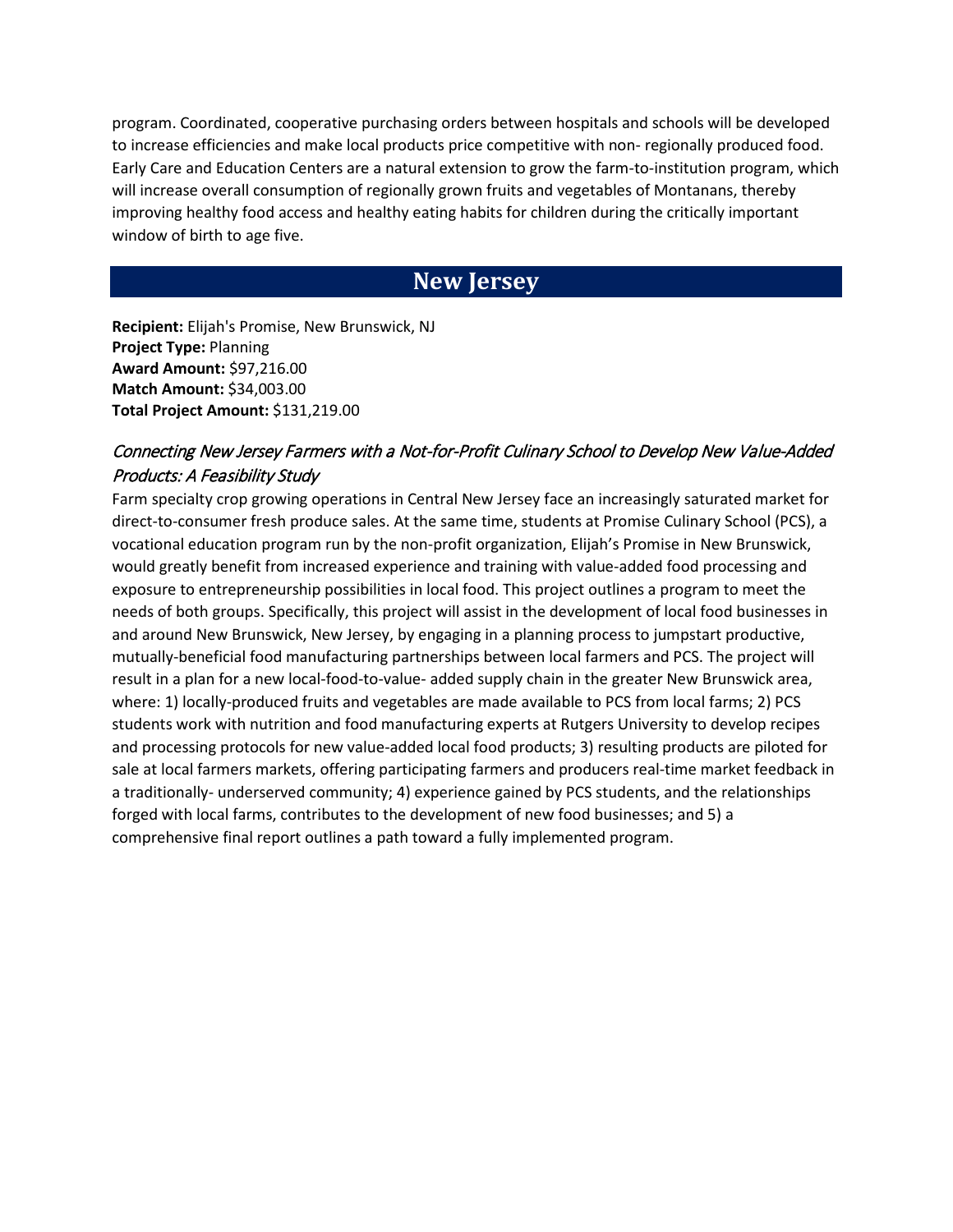# **New Mexico**

**Recipient:** DowntownABQ MainStreet Initiative, Albuquerque, NM **Award Amount:** \$287,667.10 **Match Amount:** \$150,000.00 **Project Type:** Implementation **Total Project Amount:** \$437,667.10

### Three Sisters Kitchen: Local Food, Local Opportunity

Located in downtown Albuquerque, New Mexico, Three Sisters Kitchen is a multi-use food business training program and incubator for food processing and other value-added production enterprises, featuring a commercial kitchen for training, recipe development, and small-batch production; a demonstration kitchen for culinary education; a cafe and retail space for local food sales and community local foods education; and indoor hosting for winter Farmers' Markets. The purpose of the project is to increase local food markets, and market opportunities by connecting low-income food entrepreneurs (including farmers and ranchers developing value added products) with local food producers, creating new market channels, and increasing access to and consumption of local foods in Albuquerque's lowincome communities. Our goals are to serve 90 food business trainees, outreach to and establish a network of 60 local producers and reach over 26,000 local consumers and community members during the 36-month granting period. Anticipated outcomes include an estimated \$250,500 in increased sales for local producers through Three Sisters' wholesale purchasing for training and incubation, community cooking classes and tastings, and on-site and on-line retail sales. Additionally, an estimated 30 food business entrepreneurs will benefit from a marketing and promotion pipeline including expert evaluation and consumer testing with the potential for expanded production and retail opportunities.

# **New York**

**Recipient:** Buffalo Niagara Medical Campus, Inc., Buffalo, NY **Award Amount:** \$260,325.00 **Match Amount:** \$91,063.00 **Project Type:** Implementation **Total Project Amount:** \$351,388.00

#### BNMC Fresh: Farm to Hospital Implementation

This implementation project aims to lead local food procurement efforts among healthcare institutions in the Western New York region. The Buffalo Niagara Medical Campus, Inc. (BNMC) is a 120-acre medical campus with 9 member institutions that sees 1.5 million patients and visitors annually, and employs 15,000 people. As a result of an LFPP 2015 Planning Grant, BNMC established great momentum among member institutions Roswell and Kaleida to adopt local food procurement practices. However, further technology and capital improvements are needed to implement and sustain these efforts. "BNMC Fresh: Farm to Hospital Implementation" will create a model that prioritizes local agriculture from New York State, enabling farms to access new markets (hospitals), and can be replicated across the state. The initiative aims to establish enhanced food chain transparency from farmers to distributors to institutions; as well as implement customized crop plans in both hospitals that merge New York State's top crops with institutional demand. This collaborative work is expected to create a culture that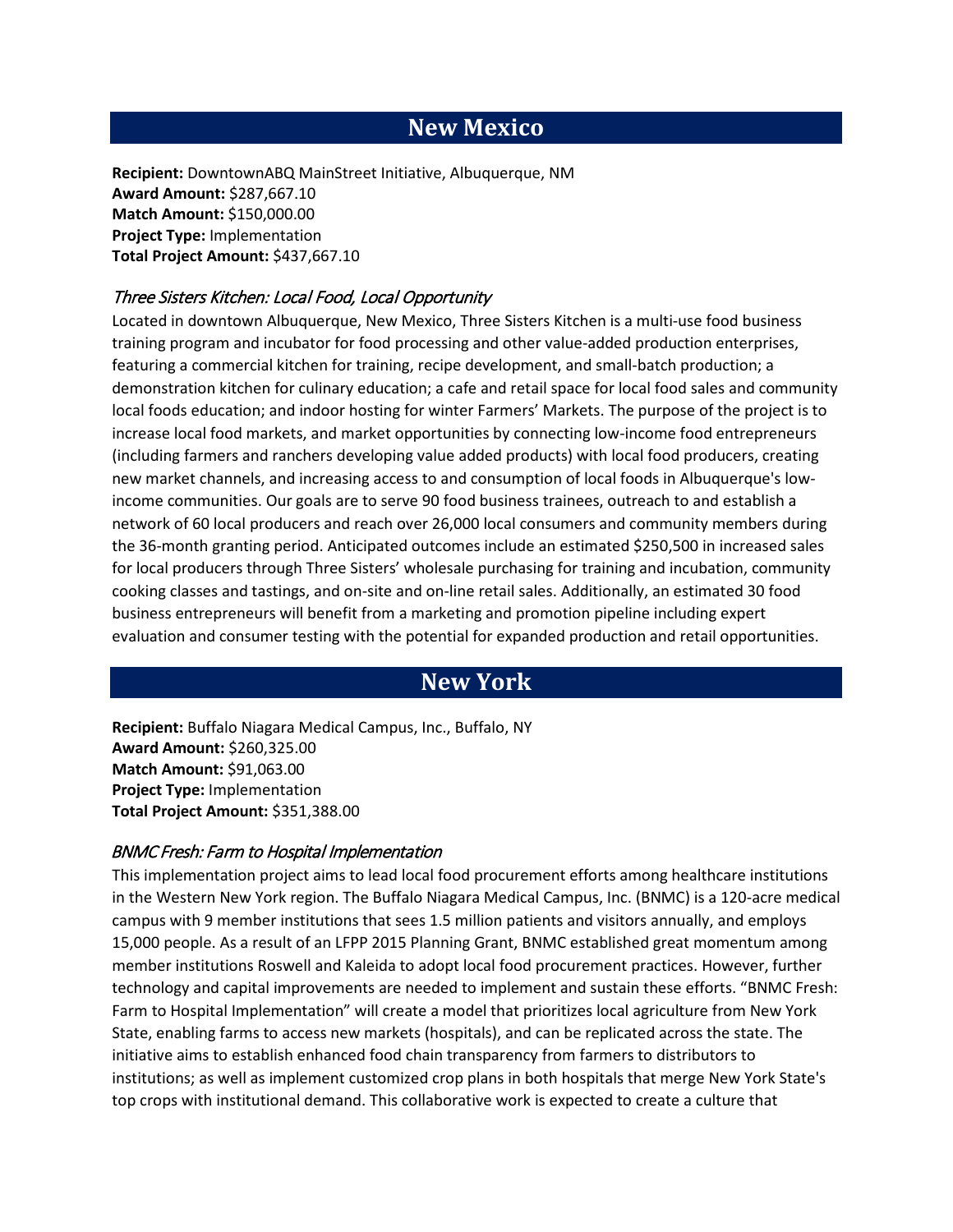embraces local farms through prioritizing local procurement; establishes and expands community supported agriculture (CSA) and farmers' market programs; establishes food chain transparency; increases awareness and knowledge among consumers of local food procurement efforts; and provides knowledge and skill-building opportunities to agribusiness stakeholders (farmers, distributor, food service teams). This project ultimately aims to make local procurement a regular practice and culture among healthcare institutions.

**Recipient:** Foodlink, Inc., Rochester, NY **Project Type:** Implementation **Award Amount:** \$481,090.00 **Match Amount:** \$160,412.00 **Total Project Amount:** \$641,502.00

## Foodlink's LFPP project will allow for the expansion of our mobile farmers market, The Curbside Market, to open up new markets for local producers and offer more products to low-income families.

Foodlink is a regional food bank and food hub that aggregates, processes, and distributes local produce throughout a 10-county service area. Our biggest retail program is the Curbside Market, one of the leading mobile markets in the country that promotes food assistance. Foodlink sells local produce yearround, purchased from wholesale local farms, at dozens of sites in urban and rural communities, and conducts over 33,000 transactions annually in low-income/low-access areas. Customers have asked for more diversified product and Foodlink aims to increase Curbside's capacity to sell local foods by incorporating fresh-cut produce, eggs, dairy, whole grains, and other specialty products. Foodlink will hire staff to conduct family and local producer outreach. In addition, it will test the popularity of our kitchen's fresh-cut products with Federal nutrition assistance clientele on Curbside. By the end of this three-year project, Foodlink will have demonstrated the opportunities, impact, and sustainability of its mobile, and recipients will disseminate lessons learned to help other mobile markets replicate their process.

**Recipient:** Headwater Foods, Inc., Fairport, NY **Project Type:** Implementation **Award Amount:** \$172,821.18 **Match Amount:** \$58,094.20 **Total Project Amount:** \$230,915.38

### Establishing and Operating a Sub-Hub

Headwater Foods, Inc. will expand access to markets for farmers in two small rural New York counties with the intentions of increasing the volume and diversity of local food available to consumers; transport produce from small/mid-sized farmers in the Region to Headwaters' distribution network; and improve operating efficiencies internal to Headwater Foods, Inc. by implementing an Enterprise Resource Planning (ERP) system. Expected outcomes include 1) a 3-fold increase in Headwater Foods' revenue from the area over the next three years, with 65% of said revenue to be paid to farmers thereby expanding the agricultural economy; 2) establishing the Sub-Hub in a strategically-located barn,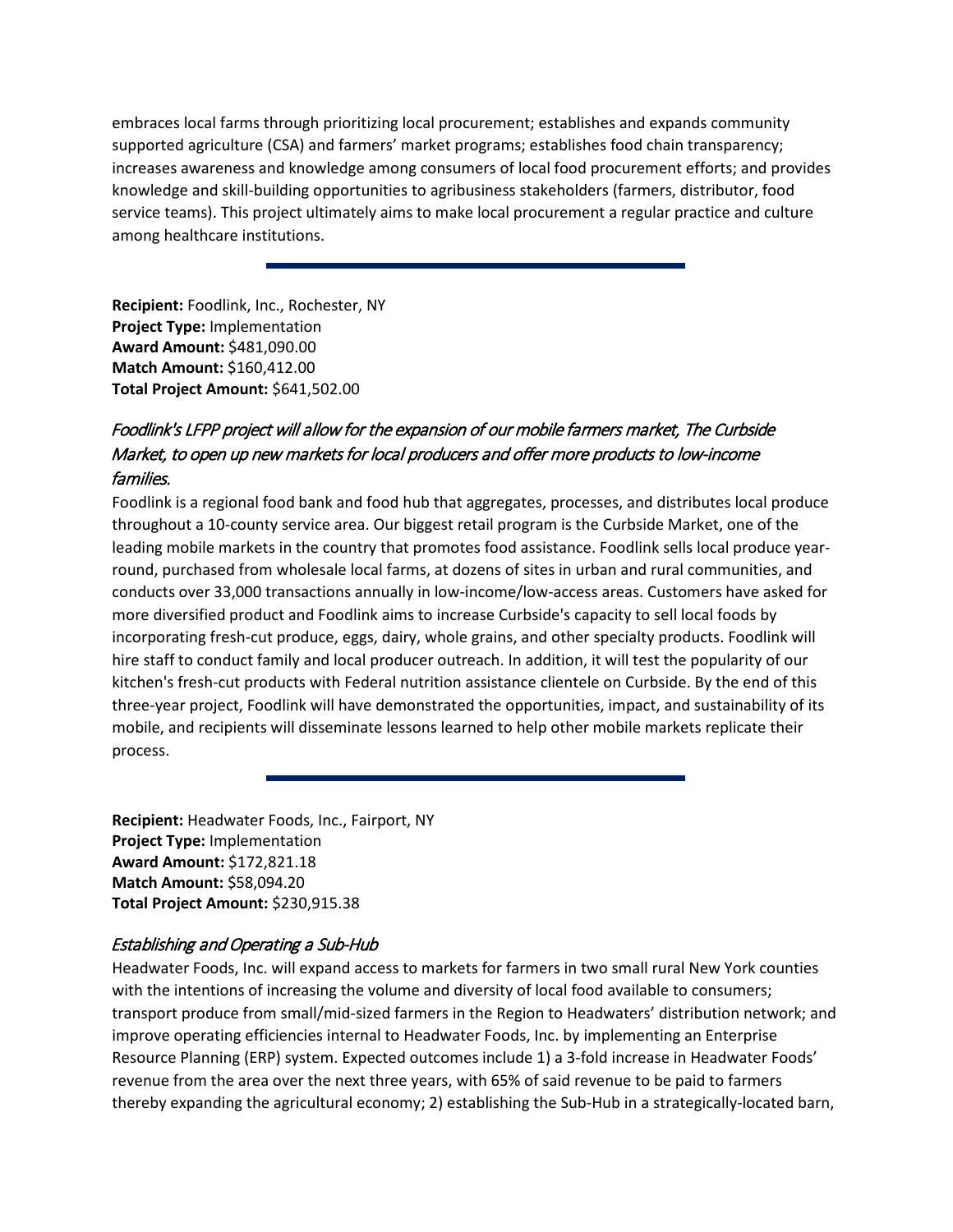equipped to optimize food preservation; 3) securing a refrigerated truck to pick up farmers' produce and deliver it to the main Hub for Statewide distribution; and 4) utilizing the ERP system to facilitate the management of the company's business functions.

**Recipient:** Hudson Valley AgriBusiness Development Corp, Hudson, NY **Project Type:** Planning **Award Amount:** \$70,459.77 **Match Amount:** \$23,486.59 **Total Project Amount:** \$93,946.36

## Community Food Hub - a planning project for a holistic and community driven food hub that serves farmers in the Hudson Valley and residents in Hudson, NY.

The City of Hudson has no grocery stores within city limits; most of the food dollars spent are outside of the city. Simultaneously, many small growers in Columbia County are struggling to access intermediated markets due to lack of coordination and infrastructure. This project will bridge the gaps through The Community Food Hub (CFH), a holistic, multi- enterprise approach with a goal of creating a more livable community in Hudson. The proposed CFH is a brick and mortar facility that will support small and startup businesses by including on-site retail, a commissary kitchen, aggregation and distribution of local produce, and food business incubation. It also benefits residents through job training, nutrition instruction, life skill classes, and culinary training for community members. Ultimately, this planning grant will result in a comprehensive business plan for the food hub that aligns with the holistic, community-oriented approach.

# **North Carolina**

**Recipient:** Farmer Foodshare, Inc., Durham, NC **Project Type:** Implementation **Award Amount:** \$475,000.00 **Match Amount:** \$237,059.00 **Total Project Amount:** \$712,059.00

## Fresh, Local Food for All: Forging Connections between North Carolina Farms and Institutional Buyers through Farmer Foodshare's Wholesale Market

Farmer Foodshare will create new market opportunities for North Carolina family farmers by brokering relationships with institutional customers and expanding the community's access to locally-grown produce. This will be done by establishing new and expand existing institutional sales opportunities for local farms through its wholesale market, providing flexible ordering and delivery, affordable pricing, and wrap-around infrastructure support, including the nutrition education resources necessary to successfully promote fresh food consumption. Relationships will also be developed with North Carolina school districts and with universities and grocery stores by creating new markets and new sales opportunities for farmers. Through this effort, Farmer Foodshare will help ensure that everyone in our community has access to fresh, nutritious, locally grown food.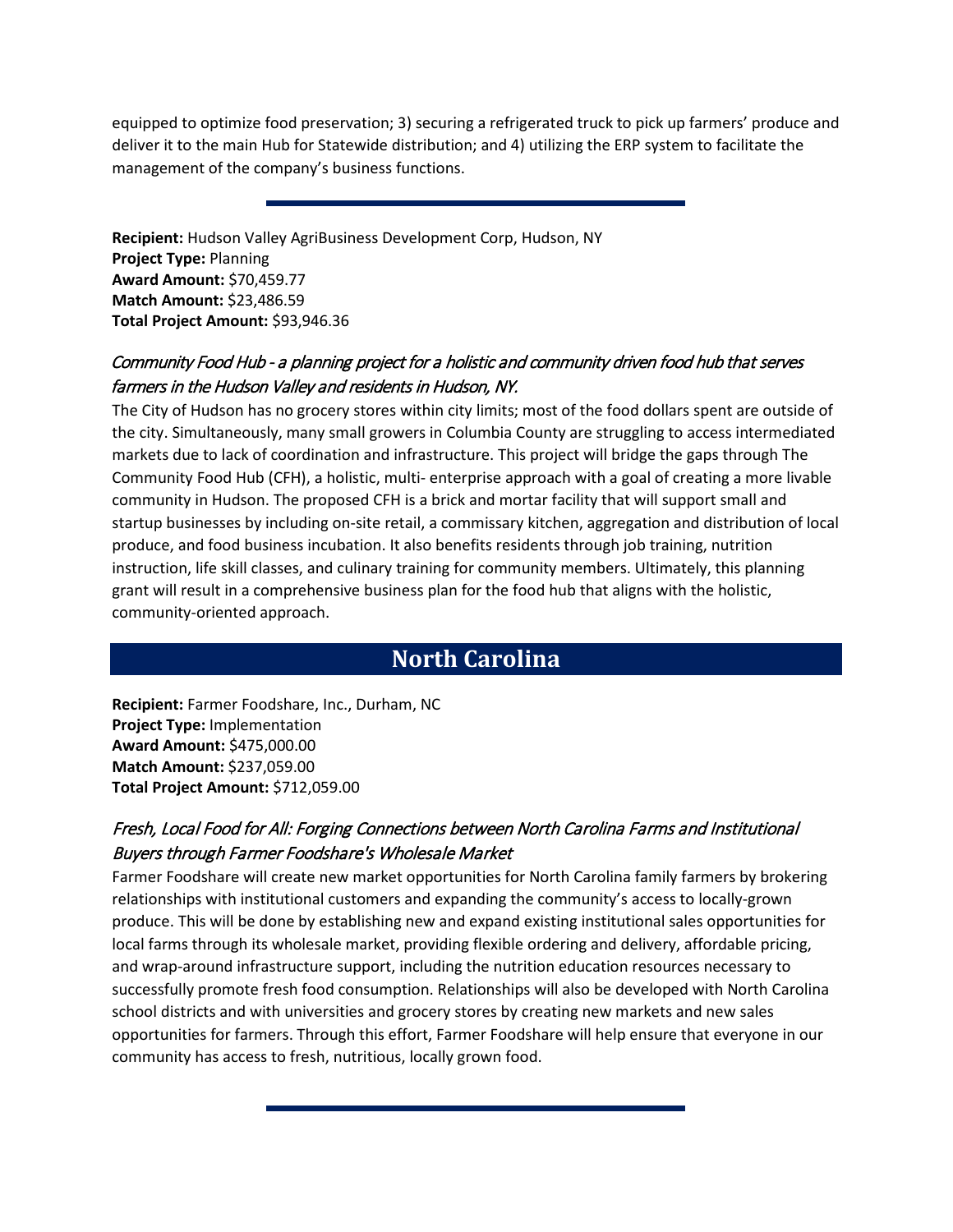**Recipient:** Feast Down East, Inc., Wilmington, NC **Project Type:** Implementation **Award Amount:** \$180,000.00 **Match Amount:** \$60,000.00 **Total Project Amount:** \$240,000.00

#### Farmer Incubator Program

Feast Down East (FDE) works to support small family farms through its food hub. However, the number of farms working with the FDE Food Hub has plateaued in recent years. To expand the hub, along with both the supply and demand for local food, FDE will start a Farmer Incubator Program to develop and promote new farms. There are many emerging family farms in the implementation region, but resources are relative scarce to help them grow into financially viable businesses. The Farmer Incubator Program is designed to provide agricultural and business development trainings that will target the needs of emerging farms, and will also be available to other interested farmers. This project includes several other components such as sourcing product from emerging farms and selling it at affordable prices in low food access areas through the FDE mobile farmers market; and using a variety of marketing activities to help emerging farms gain exposure and recruit new food hub customers. FDE will collect feedback during farmer advisory meetings and through surveys to assess collective impact of these activities.

## **Ohio**

**Recipient:** Oberlin Food Hub, Inc., Oberlin, OH **Project Type:** Implementation **Award Amount:** \$333,400.00 **Match Amount:** \$117,748.00 **Total Project Amount:** \$451,148.00

### Building collaborative and local processed supply in Northeast Ohio

Oberlin Food Hub (OFH) will create opportunities to provide semi-processed local product to wholesale buyers, particularly K- 12 schools, and further increase the efficiencies of local food transportation. The short-term impacts of this program are 1) increased sales for growers due to the increased focus and specialization of OFH's role in the value chain of building sales with institutions; 2) more reliable outlets for bumper crops, grade B crops, and crops generally lacking a market due to the ability of the Oberlin Food Hub to purchase for semi-processing; and 3) increase access to a Northeast Ohio regional markets due to the partnership with Farm Fare. In the long term, the project will increase regional production planning through continued growth of the hub network in Northeast Ohio; provide a stronger dataset to better match supply, demand and soil types; strengthen the viability of family farms & start-up farms through increased access to reliable and well-curated markets; and increase understanding/awareness of seasonality/seasonal eating with local buyers.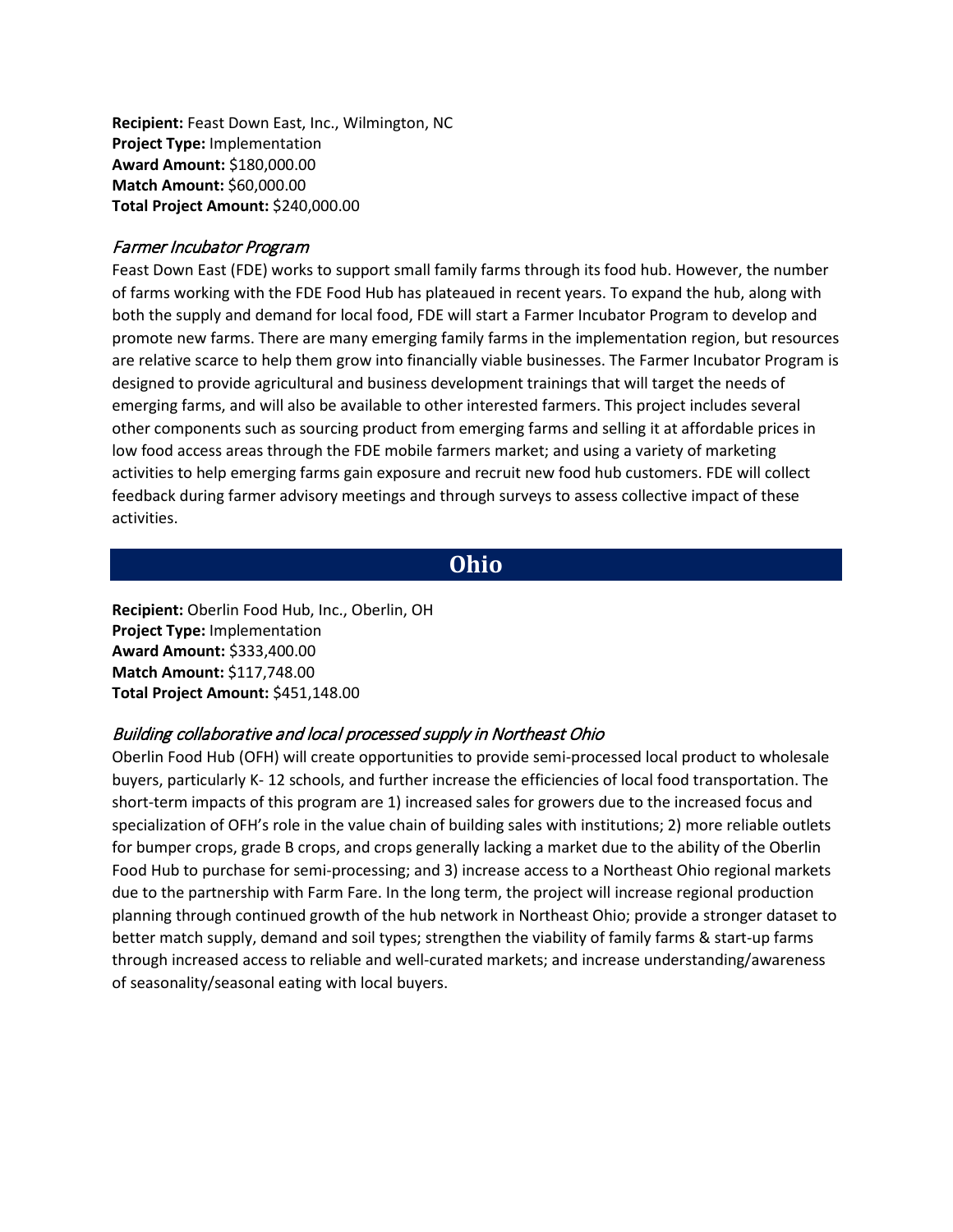## **Oregon**

**Recipient:** Ecotrust, Portland, OR **Project Type:** Implementation **Award Amount:** \$446,635.86 **Match Amount:** \$166,674.44 **Total Project Amount:** \$613,310.30

## Expanding Markets for Local Proteins: Training Wholesale Buyers, Developing New Products, Aggregating Demand, and Scaling up Supply in the Pacific Northwest

Despite abundant production of local proteins and demand from institutional markets in the Pacific Northwest, ranchers and fisherman face specific barriers to domestic wholesale markets. These include a lack of mature institutional markets, challenges in scaling from small to mid-size production, a lack of expertise in product development to meet the needs of large-scale institutional buyers, and challenges in working with traditional broadline distributors to access institutional markets. Building on an earlier planning grant from USDA that piloted innovative models of protein procurement with institutions, this project aims to expand those markets by 1) establishing a cross-sectoral institutional buyer cohort to aggregate demand; 2) developing value-added protein products to meet institutional needs; 3) training foodservice chefs and cooks on a whole animal model; and 4) helping local protein producers with the infrastructure to scale up production to access institutional markets. By the end of the project, Ecotrust expects to establish a committed cohort of institutional buyers; bring to market at least two valueadded protein products formulated specifically for institutions; increase the number of institutions implementing the whole hog model; pilot an operational model aggregating product from local protein producers to institutional markets via a food hub in Portland, Oregon; and increase sales and customer counts for participating fishers, ranchers, and other protein suppliers. Intended outcomes include nearly 400 stakeholders reached, at least 7 local food businesses expanded or improved, and more than 600,000 meals including local proteins served to students and patients.

## **Pennsylvania**

**Recipient:** Perry County Economic Development Authority, New Bloomfield, PA **Project Type:** Planning **Award Amount:** \$50,000.00 **Match Amount:** \$16,700.00 **Total Project Amount:** \$66,700.00

#### Establish a Local and Regional Food Economy in Perry County, PA

Perry County Economic Development Authority will identify solutions to make Perry County farmers more sustainable and economically resilient. It also seeks to provide better access to local food for underserved County residents. It will uncover complementary workforce development and educational opportunities. It will broaden the Perry County economy through exploration of potential economic prospects in the regional marketplace. The project will create a cohesive and actionable business plan that outlines the top agricultural development opportunities, including recommendations for specific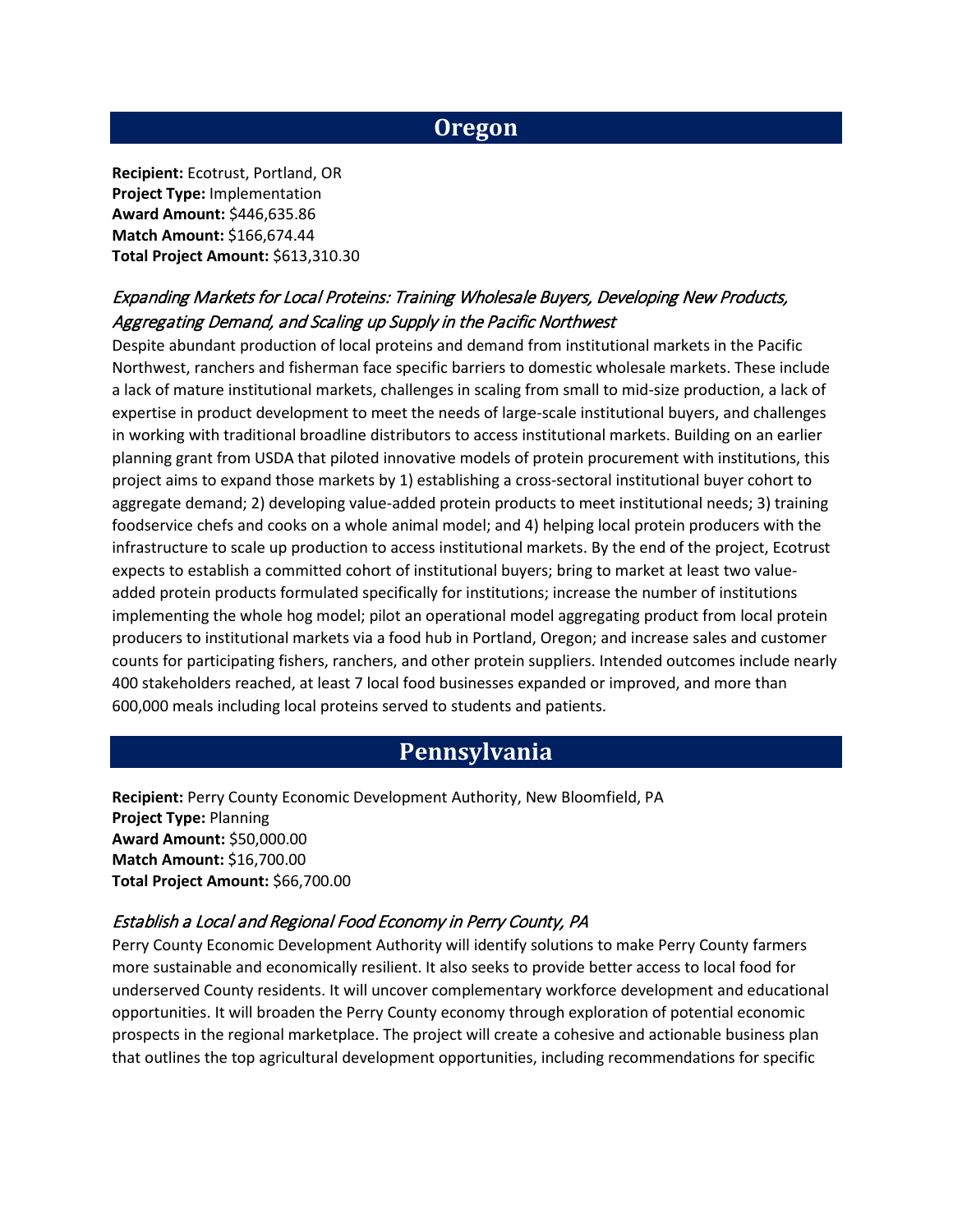programs, facilities, or organizations to support these initiatives such as viable growth opportunities with short and long-term strategies and financial models. The expected outcome is increased access of locally-produced food to county residents with a focus on underserved populations and new market opportunities for farming operations serving local and regional markets.

**Recipient:** Primal Supply Meats, LLC, Yeadon, PA **Project Type:** Implementation **Award Amount:** \$486,985.00 **Match Amount:** \$189,000.00 **Total Project Amount:** \$675,985.00

#### Scaling a Regional Supply Chain to Provide Locally-Sourced, Pasture-Raised Meat to Philadelphia

Primal Supply Meats is a butchery and local meat sourcing company committed to providing sustainable, pasture-raised meat to Philadelphia. The organization sources directly from local farmers who raise healthy animals on pasture in their natural environments and manage their land responsibly. They partner with local processors and practice whole-animal butchery to supply fresh, source-identified meat to professional kitchens and individual consumers. This project will scale this model and achieve further efficiencies in sourcing and distribution of product as we increase sales of locally-sourced, pasture-raised meat into existing and new markets. Over the course of this project, it is anticipated that Primal Supply Meats will expand its grower network, increase purchases from sustainable livestock farmers and processors, and educate local consumers as we improve the quality, traceability and availability of this product in our region.

**Recipient:** Radish and Rye Food Hub, Ltd, Harrisburg, PA **Project Type:** Implementation **Award Amount:** \$333,410.00 **Match Amount:** \$138,701.00 **Total Project Amount:** \$472,111.00

### Expanding Local Food Access in Midtown Harrisburg

Radish & Rye Food Hub, an all-local grocery, will increase access to and consumption of local foods by expanding its three day per week presence at Harrisburg, Pennsylvania's Broad Street Market to a new, full-service seven day a week store and processing kitchen. Its successful implementation will develop and expand market opportunities for local farmers; create infrastructure for the production and distribution of preserved and value-added products; increase fresh and local food access in an underserved low-income and low-access urban community; and create 3 to 6 full-time jobs. By the end of the grant period, the two Radish & Rye locations together will feed over 8,000 consumers each week and generate over \$1,000,000 in revenue per year, with 70% of those dollars flowing directly to 75 local farms and food enterprise businesses.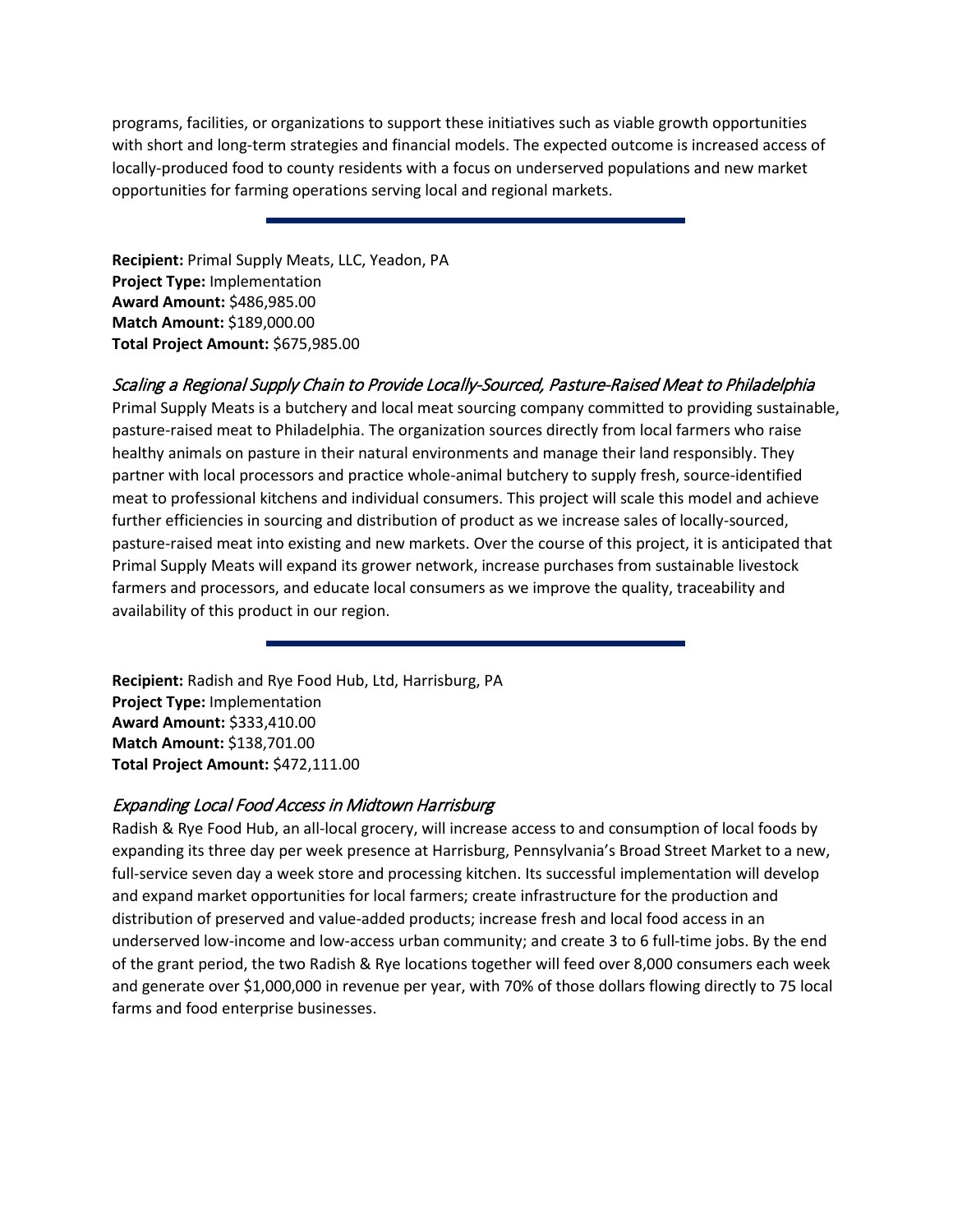# **Puerto Rico**

**Recipient:** Kefruits, LLC, Trujillo Alto, PR **Project Type:** Implementation **Award Amount:** \$500,000.00 **Match Amount:** \$167,000.00 **Total Project Amount:** \$667,000.00

## This project is to provide producers the opportunity to market their live animals in a constant and safe way, collected in their own farms, and receiving slaughter and processing service in a centralized facility.

Puerto Rico imports 85% of their food, and local producers that operates small farms encounter high costs per units produced due to lack of processing facilities and island infrastructure. Add in product marketing and costs go even higher. The "Cooperativa de Productores de Carne de Res de Puerto Rico" will create a cooperative in an alliance with KeFruits, a meat processing and distribution company to provide producers the opportunity to market their live animals in a consistent and safe way, collect the animals at their own farms, and have the animals slaughtered and processed in a centralized facility. The work aims to increase the financial viability of cooperative members and also increase Puerto Rican consumption of locally-produced food. In this partnership, the cooperative members provide live animals and KeFruits collects, processes and distributes the product across the island. KeFruits will also use its marketing resources to advertise the nutritional value of locally-produced products and provide source information. This project expects to increase sales from \$120,000 to \$1.2 million as well as to increase points of sale from 20 to 160 by the end of the project.

## **South Carolina**

**Recipient:** Hub City Farmers' Market, Spartanburg, SC **Project Type:** Planning **Award Amount:** \$98,290.70 **Match Amount:** \$32,812.71 **Total Project Amount:** \$131,103.41

#### Greenville/Spartanburg Food System Assessment and Plan

Hub City Farmers' Market will develop, improve, and expand the local food systems in Spartanburg and Greenville Counties, the Upstate of South Carolina. Currently, there is a lack of coordination, shared vision, and clear understanding of the ways the assets within each county are mutually beneficial and can support specific community needs to increase domestic consumption of and access to locally and regionally produced agricultural products, and to develop new market opportunities for farm and ranch operations serving local markets. The overarching goal is to create a comprehensive framework to expand economic opportunities in the local food system by creating greater access to healthy local food in Greenville and Spartanburg Counties. Project staff will specifically conduct an assessment of the local food system, including neighborhood case studies, implementation plans, food system coalitions, a shared trust, vision, and knowledge base for local, regional, and state food system stakeholders.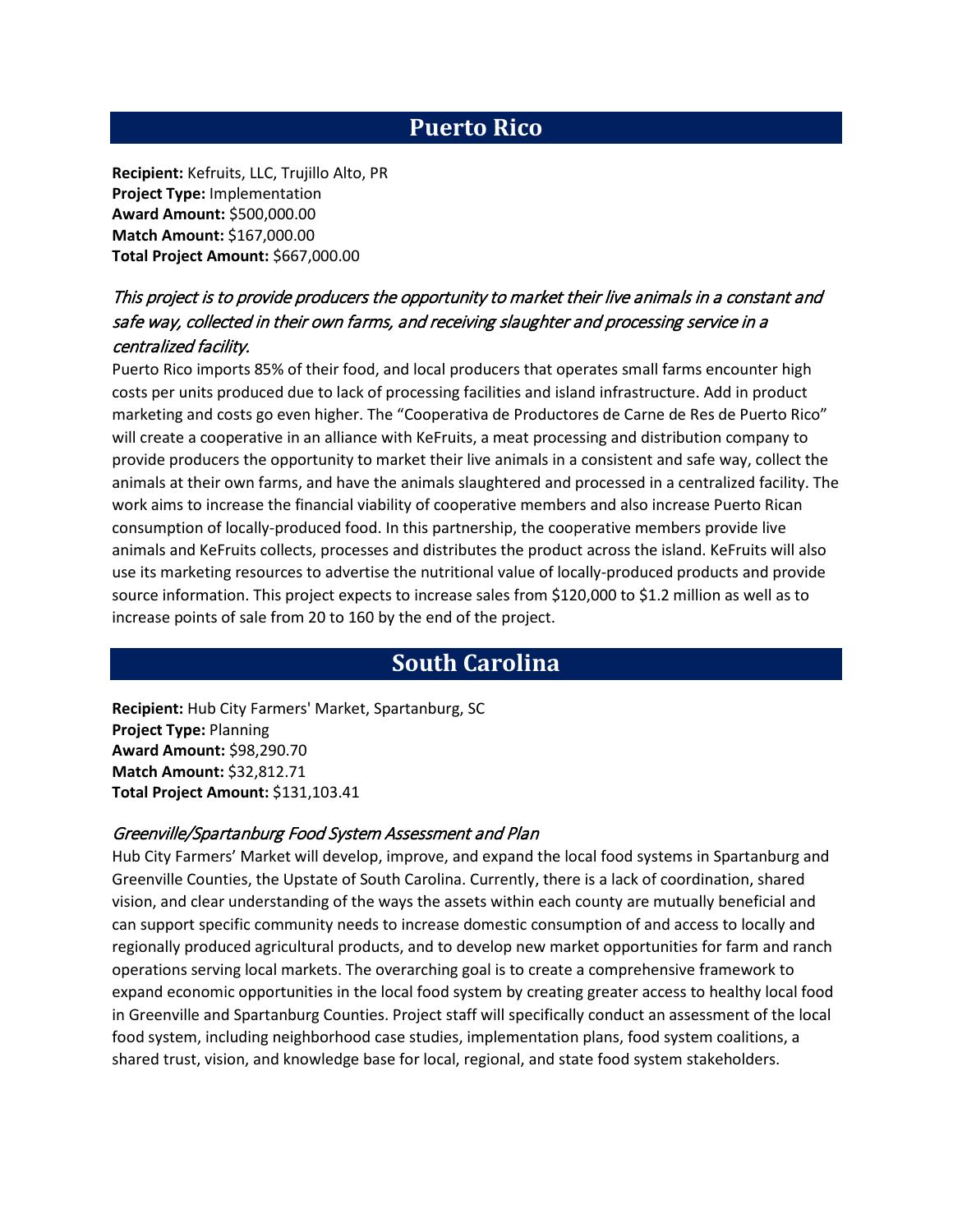## **Texas**

**Recipient:** The Common Market Texas, Inc., Houston, TX **Project Type:** Implementation **Award Amount:** \$494,458.00 **Match Amount:** \$168,056.00 **Total Project Amount:** \$662,514.00

#### The Texas Local Food Pipeline: Building Farm to Wholesale Connections in Texas

The Texas Local Food Pipeline project seeks to increase consumption of healthy local and regional foods and to improve the financial and operational viability of Texas farms and support the local agricultural economy. The Common Market Texas (CMTX), a new Houston chapter of The Common Market and its proven food hub model, will partner with the National Center for Appropriate Technology (NCAT), the premier technical assistance provider in Texas, to train farmers for wholesale markets. By creating a training pipeline for local farmers, and by providing marketing and conducting outreach to large institutional buyers who cannot currently access affordable wholesale quantities of local foods from multiple farms, CMTX will grow the market and wholesale demand for local and regional foods. The project will 1) train two groups of 15 specialty crop farmers in sustainable agriculture, wholesale market readiness, and production and financial planning; 2) train two groups of farmers in food safety skills and GAP measures, helping 20 farmers in acquiring their first GAP certifications; 3) build a pipeline from the training program to selling to CMTX for at least 12 of the participating farms; and 4) stimulate \$1M in sales of local and regional foods by CMTX aggregating, marketing, and distributing to wholesale customers, including institutions, restaurants, retailers, workplaces, and community organizations.

**Recipient:** Westivida Holdings, LLC, Lucas, TX **Project Type:** Implementation **Award Amount:** \$495,000.00 **Match Amount:** \$165,000.00 **Total Project Amount:** \$660,000.00

#### North Texas Sustainable Food Distribution Hub

Farms in the North Texas region produce products in demand by restaurants but find it difficult to obtain and manage the distribution resources required. Westivida Holdings will expand a successful marketing model currently used by three producers servicing 25 of Dallas-Fort Worth's top restaurant customers. This will consist of implementing an existing software platform (Local Orbit) developed under a previous USDA grant. The project will develop a profitable business model that can be replicated in other metropolitan environments, using a series of educational and mentoring opportunities to improve knowledge of sustainable local food production. Expected outcomes include expanded farm networks to 50 producers, growing the customer base to over 250 restaurants, and increasing total sales to \$168,000 per month. A minimum of 120 people will receive educational training/mentoring.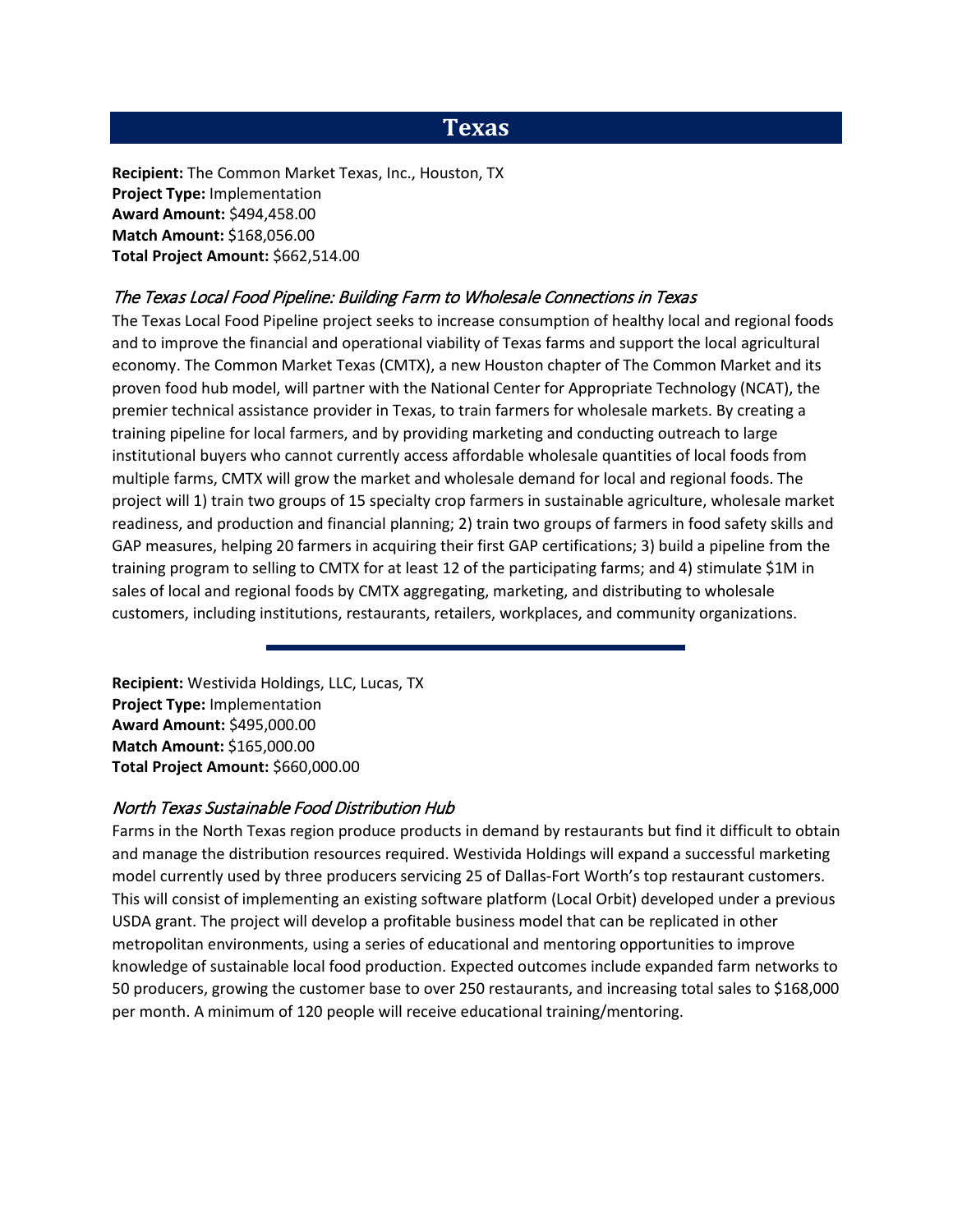## **Vermont**

**Recipient:** Vermont Farmers Market Education Center, Inc., Rutland, VT **Project Type:** Planning **Award Amount:** \$79,324.00 **Match Amount:** \$27,429.00 **Total Project Amount:** \$106,753.00

### Commercial Food HUB Center (CFHC)

The Vermont Farmers Market Education Center (VFFC) and an interdisciplinary team of experts currently working to create a climate-controlled aggregation, storage facility and commercial kitchen that will allow 50+ small to mid-sized local, value- added ag-businesses and 275+ local farm-producers to access new and expanded markets. Currently, a lack of infrastructure limits the abilities of small producers and other value-added ag-enterprises to more efficiently grow mid-sized entities and reach various economies of scale. Thus, VFFC has worked for over 5 years to create a central food system that allows affiliates to better aggregate, process, distribute, and retail locally-produced, raw and value-added products, in addition to accessing expanded markets. VFFC's proposed "Commercial Food HUB Center" will utilize LFPP planning resources to 1) confirm exactly what ag-products are in demand and have the greatest potential for success; 2) pre-identify and secure interest from farms and enterprises (planning to purchase raw materials from local sources) to utilize the proposed facilities; 3) develop a business plan for the rehabilitation and use of the two facilities taking into account market opportunities and production needs, facility design, market access, production input, management practices, etc.; 4) determine specific business planning and food handling support services needed by all anticipated stakeholders; and 5) outreach to and begin the process of leveraging non-federal funding sources for subsequent implementation. The facility is expected to generate more than \$2 million in additional annual sales and \$5.2 million in annual community wealth.

## **Virginia**

**Recipient:** Virginia Polytechnic Institute State University (Virginia Tech), Blacksburg, VA **Project Type:** Implementation **Award Amount:** \$496,839.00 **Match Amount:** \$165,613.00 **Total Project Amount:** \$662,452.00

### Catalyzing Agricultural and Educational Resources to Move the Local Food Value Chain Needle in the Shenandoah Valley and Northern Piedmont Regions of Virginia

The Shenandoah Valley and Northern Piedmont Regions of Virginia are fortunate to have agricultural, cultural, and educational resources to catalyze and strengthen Virginia's food system from farm-totable. Despite growing demand and support for local food systems, barriers to sustainable success remain for farmers and food businesses, including limited or unwieldy value chain coordination, logistical hurdles, lack of transparent market signals, and inadequate scale and fit between producers and buyers. This project will increase promotion of local and regional foods produced and marketed by small and mid-sized farms and food businesses such as produce auctions, farm stands/markets, aggregators, and distributors, with shared goals of improved market share and economic health of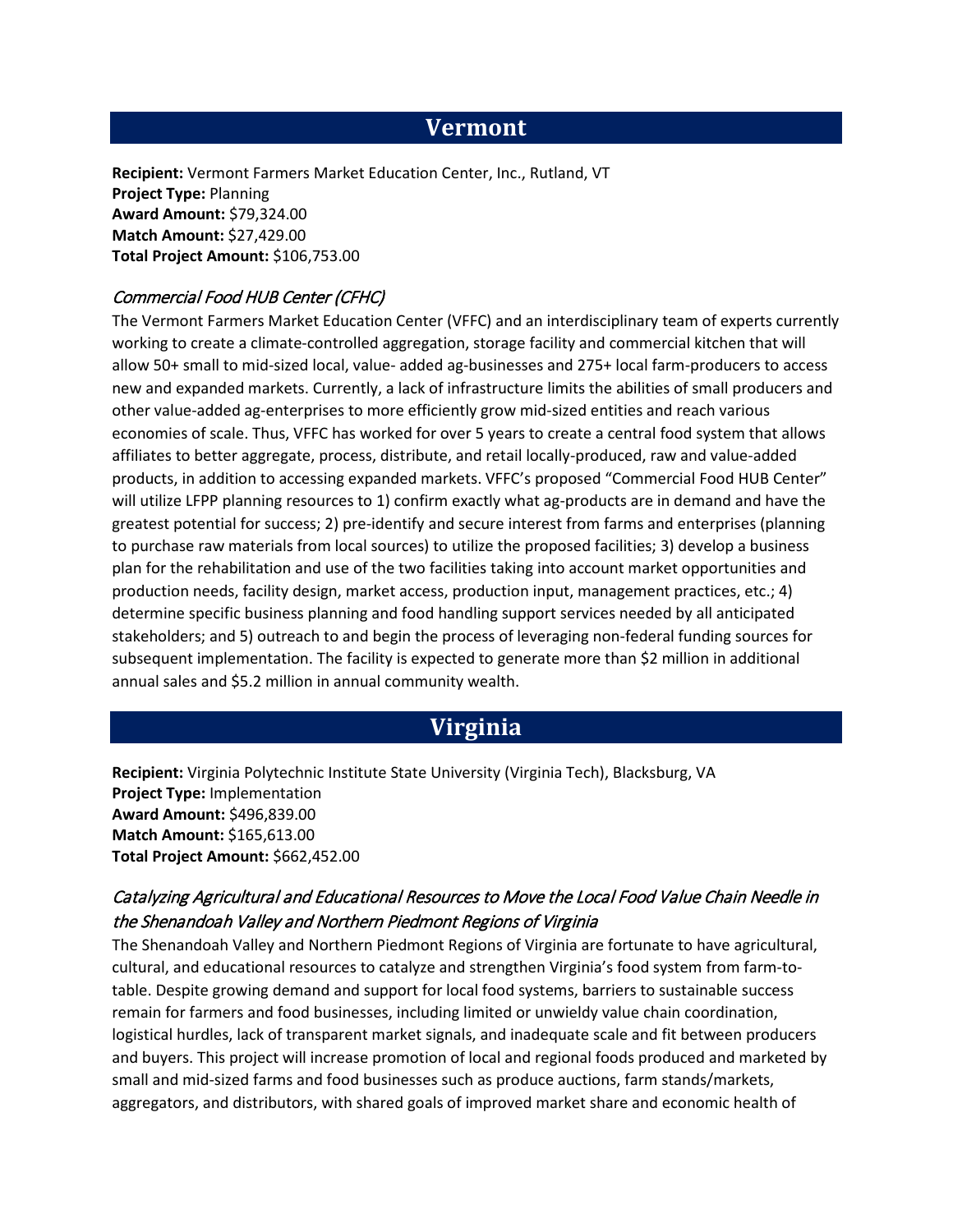communities. The objectives are to 1) increase promotion of small and mid-sized farms and food businesses to appropriate market channels, 2) advance producer-buyer relationships through directed promotion, educational training, concentrated vetting, and networking activities specific to scale, 3) enhance the distribution and delivery of local foods from farm to schools across the region, 4) measure potential for market differentiation based on soil health and water quality farming practices, and 5) evaluate gains in market access, share, and logistics of regional value chain coordination. The outcomes include establishing a minimum of 60 value chain connections, 2) a minimum of 180 farm businesses participating in Market Ready Meet the Buyer experiences, and 3) a 4 to 8% increase in sales of local foods.

# **Washington**

**Recipient:** Blue Mountain Action Council, Walla Walla, WA **Project Type:** Planning **Award Amount:** \$100,000.00 **Match Amount:** \$33,566.00 **Total Project Amount:** \$133,566.00

### Walla Walla Valley Food Hub Feasibility Study

The Blue Mountain Action Council Food Bank (BMACFB) will evaluate options to create a food hub for aggregation, storage, processing, and distribution of locally-produced agricultural products to local and regional consumers in Washington's Walla Walla Valley. By integrating the needs of the BMACFB in the planning process, the planned food hub will complement decades of effort by groups and individuals in the Walla Walla Valley to develop a collaborative food cluster. Specifically, the project aims to obtain a warehouse, cooler, processing equipment, and freezer space to produce more agricultural products for local and regional consumption, especially for institutions and retailers. The project will evaluate business opportunities suited to the interests and potential production of small- and medium-scale producers, local and regional markets, economic benefits, and financing opportunities. It will assess the operational relationship between the BMACFB and the food hub and develop a business plan that creates the most beneficial relationship incorporating triple bottom line concepts of people, environment, and the economy.

# **West Virginia**

**Recipient:** Fayette County, Fayetteville, WV **Project Type:** Implementation **Award Amount:** \$444,108.50 **Match Amount:** \$150,498.85 **Total Project Amount:** \$594,607.35

### Turnrow: Expanding Southern West Virginia's Regional Food Hub

The Southern West Virginia Food Hub (SWVFH) is a formal partnership, made of several existing aggregation and production efforts in southern West Virginia including Refresh Appalachia, Greenbrier Valley Grown, Gorge Grown, Whitlock Farm, and Sprouting Farms. The overarching goal of this project is to finalize the transition of those entities into a single food hub and brand: Turnrow: Appalachian Farm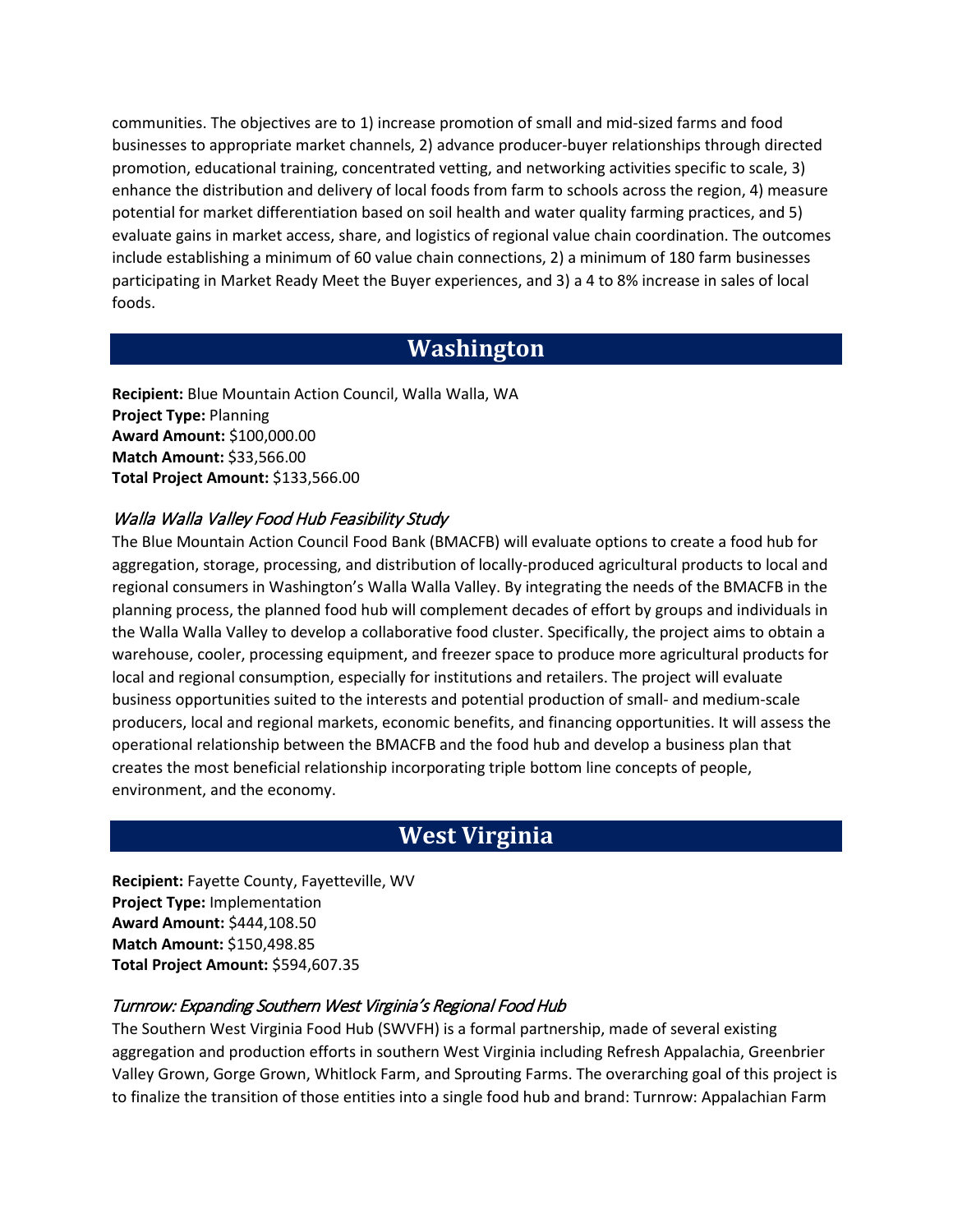Collective. This grant will expand shared resources, including billing and inventory, infrastructure and organizational support for aggregation and distribution (A&D), regional production planning, and continue the effort to exceed food safety regulations. The project will 1) increase market opportunities through the development of a region-spanning brand that unites an existing A&D network, and synchronizes market demand and production planning; 2) shore up existing A&D infrastructure through targeted acquisitions and expand A&D support through the development of new satellite facilities; 3) continue ongoing efforts to aid participating satellite food hubs and producers with branding, continue a spectrum of market opportunity, support food safety training and certifications, marketing education, and grower resources. Project activities are designed to increase local food sales by \$200,000, expand Turnrow's service area, and double the product sold by participating farmers over the next 3 years.

# **Wisconsin**

**Recipient:** Hodan Community Services, Inc., Mineral Point, WI **Project Type:** Implementation **Award Amount:** \$488,315.00 **Match Amount:** \$167,311.00 **Total Project Amount:** \$655,626.00

### Wisconsin Innovation Kitchen: Local Food Processing Capacity Building

Wisconsin Innovation Kitchen (WINK) is an established, successful local food processing facility, and one of the only small scale local food processing facilities in Wisconsin with a dedicated and trained staff of food service professionals ready to turn recipes of local food entrepreneurs into local food products. With USDA support, this project will 1) expand WINK's capacity for existing and new local food growers/entrepreneurs through new equipment, technologies, and efficiencies; 2) work with 30 new local food entrepreneurs/enterprises/organizations that source their ingredients from 20 local and regional growers within a 400-mile radius; and 3) begin/increase local food processing of 60 new/existing products, as a result of new sales/distribution channels into retail and wholesale opportunities. The project aims to increase access of local farmers/growers and food entrepreneurs to WINK's local food processing capabilities, expand WINK's capacities through expert guidance and food processing technologies, and increase sales and distribution opportunities for these value-added local food products. Ultimate project success, however, will be the sustainability built into this project which will allow its benefits to grow long after this USDA grant funding ends.

**Recipient:** Wisconsin Food Hub Cooperative, Madison, WI **Project Type:** Implementation **Award Amount:** \$374,110.00 **Match Amount:** \$126,117.00 **Total Project Amount:** \$500,227.00

### Filling the Truck: Increasing Transportation Efficiencies Along the Supply Chain

Since it was founded, Wisconsin Food Hub Cooperative (WFHC) has partnered with applied researchers at the University of Wisconsin-Madison Center for Integrated Agricultural Systems in participatory research on local and regional food distribution. WFHC will use this approach to 1) Build multi-sectoral